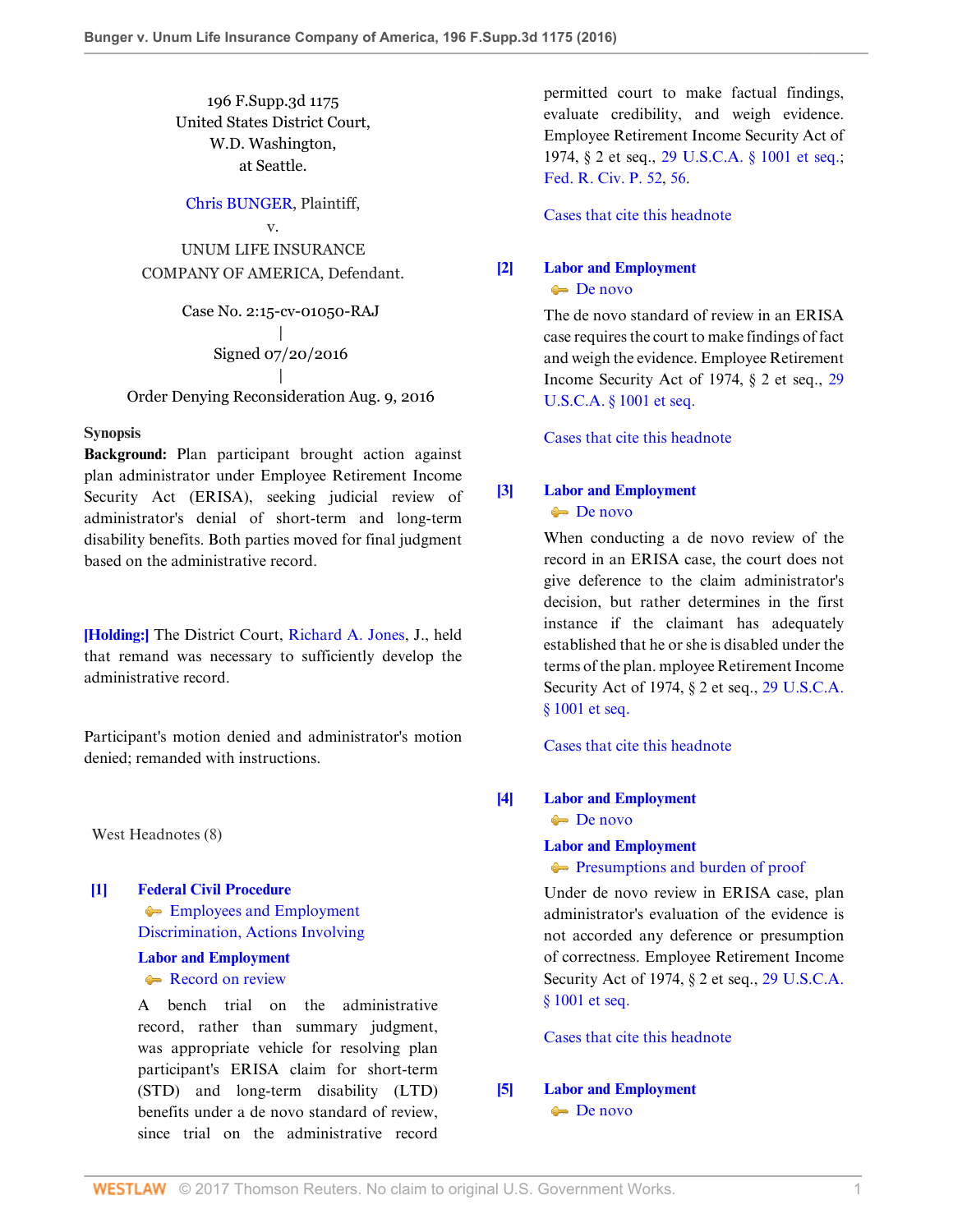Under de novo review in ERISA case, when reviewing the administrative record and other admissible evidence, the court evaluates the persuasiveness of each party's case, which necessarily entails making reasonable inferences where appropriate. Employee Retirement Income Security Act of 1974, § 2 et seq., [29 U.S.C.A. § 1001 et seq.](http://www.westlaw.com/Link/Document/FullText?findType=L&pubNum=1000546&cite=29USCAS1001&originatingDoc=Ia051ce304ee211e68e80d394640dd07e&refType=LQ&originationContext=document&vr=3.0&rs=cblt1.0&transitionType=DocumentItem&contextData=(sc.UserEnteredCitation))

#### [Cases that cite this headnote](http://www.westlaw.com/Link/RelatedInformation/DocHeadnoteLink?docGuid=Ia051ce304ee211e68e80d394640dd07e&headnoteId=203940014400520170328063343&originationContext=document&vr=3.0&rs=cblt1.0&transitionType=CitingReferences&contextData=(sc.UserEnteredCitation))

# <span id="page-1-1"></span>**[\[6\]](#page-8-3) [Labor and Employment](http://www.westlaw.com/Browse/Home/KeyNumber/231H/View.html?docGuid=Ia051ce304ee211e68e80d394640dd07e&originationContext=document&vr=3.0&rs=cblt1.0&transitionType=DocumentItem&contextData=(sc.UserEnteredCitation))**

**[Presumptions and burden of proof](http://www.westlaw.com/Browse/Home/KeyNumber/231Hk694/View.html?docGuid=Ia051ce304ee211e68e80d394640dd07e&originationContext=document&vr=3.0&rs=cblt1.0&transitionType=DocumentItem&contextData=(sc.UserEnteredCitation))** 

When a district court reviews an ERISA plan administrator's decision under the de novo standard of review, the burden of proof is placed on the claimant. Employee Retirement Income Security Act of 1974, § 2 et seq., [29](http://www.westlaw.com/Link/Document/FullText?findType=L&pubNum=1000546&cite=29USCAS1001&originatingDoc=Ia051ce304ee211e68e80d394640dd07e&refType=LQ&originationContext=document&vr=3.0&rs=cblt1.0&transitionType=DocumentItem&contextData=(sc.UserEnteredCitation)) [U.S.C.A. § 1001 et seq.](http://www.westlaw.com/Link/Document/FullText?findType=L&pubNum=1000546&cite=29USCAS1001&originatingDoc=Ia051ce304ee211e68e80d394640dd07e&refType=LQ&originationContext=document&vr=3.0&rs=cblt1.0&transitionType=DocumentItem&contextData=(sc.UserEnteredCitation))

[Cases that cite this headnote](http://www.westlaw.com/Link/RelatedInformation/DocHeadnoteLink?docGuid=Ia051ce304ee211e68e80d394640dd07e&headnoteId=203940014400620170328063343&originationContext=document&vr=3.0&rs=cblt1.0&transitionType=CitingReferences&contextData=(sc.UserEnteredCitation))

#### <span id="page-1-2"></span>**[\[7\]](#page-8-4) [Labor and Employment](http://www.westlaw.com/Browse/Home/KeyNumber/231H/View.html?docGuid=Ia051ce304ee211e68e80d394640dd07e&originationContext=document&vr=3.0&rs=cblt1.0&transitionType=DocumentItem&contextData=(sc.UserEnteredCitation))**

[Remand to administrator](http://www.westlaw.com/Browse/Home/KeyNumber/231Hk704/View.html?docGuid=Ia051ce304ee211e68e80d394640dd07e&originationContext=document&vr=3.0&rs=cblt1.0&transitionType=DocumentItem&contextData=(sc.UserEnteredCitation))

Even on de novo review of an ERISA case, the court can remand a disability claim to the plan administrator if the record is not sufficiently developed. Employee Retirement Income Security Act of 1974, § 2 et seq., [29](http://www.westlaw.com/Link/Document/FullText?findType=L&pubNum=1000546&cite=29USCAS1001&originatingDoc=Ia051ce304ee211e68e80d394640dd07e&refType=LQ&originationContext=document&vr=3.0&rs=cblt1.0&transitionType=DocumentItem&contextData=(sc.UserEnteredCitation)) [U.S.C.A. § 1001 et seq.](http://www.westlaw.com/Link/Document/FullText?findType=L&pubNum=1000546&cite=29USCAS1001&originatingDoc=Ia051ce304ee211e68e80d394640dd07e&refType=LQ&originationContext=document&vr=3.0&rs=cblt1.0&transitionType=DocumentItem&contextData=(sc.UserEnteredCitation))

[Cases that cite this headnote](http://www.westlaw.com/Link/RelatedInformation/DocHeadnoteLink?docGuid=Ia051ce304ee211e68e80d394640dd07e&headnoteId=203940014400720170328063343&originationContext=document&vr=3.0&rs=cblt1.0&transitionType=CitingReferences&contextData=(sc.UserEnteredCitation))

# <span id="page-1-0"></span>**[\[8\]](#page-8-5) [Labor and Employment](http://www.westlaw.com/Browse/Home/KeyNumber/231H/View.html?docGuid=Ia051ce304ee211e68e80d394640dd07e&originationContext=document&vr=3.0&rs=cblt1.0&transitionType=DocumentItem&contextData=(sc.UserEnteredCitation))**

# **[Remand to administrator](http://www.westlaw.com/Browse/Home/KeyNumber/231Hk704/View.html?docGuid=Ia051ce304ee211e68e80d394640dd07e&originationContext=document&vr=3.0&rs=cblt1.0&transitionType=DocumentItem&contextData=(sc.UserEnteredCitation))**

Remand to ERISA plan administrator was appropriate in action challenging denial of short-term and long-term disability benefits, where the record was insufficiently developed for court to conclude that participant was disabled under terms of both plans; though convincing, administrator's arguments for finding that participant had not conclusively shown he was disabled under terms of both plans due to chronic fatigue syndrome, Lyme disease, or unspecified illness that caused extreme fatigue and inability to concentrate demonstrated the need for additional testing or diagnostics in order to make an informed decision as to whether participant was able to perform his job functions.

[Cases that cite this headnote](http://www.westlaw.com/Link/RelatedInformation/DocHeadnoteLink?docGuid=Ia051ce304ee211e68e80d394640dd07e&headnoteId=203940014400920170328063343&originationContext=document&vr=3.0&rs=cblt1.0&transitionType=CitingReferences&contextData=(sc.UserEnteredCitation))

#### **Attorneys and Law Firms**

**\*1177** [Melton L. Crawford](http://www.westlaw.com/Link/Document/FullText?findType=h&pubNum=176284&cite=0168090501&originatingDoc=Ia051ce304ee211e68e80d394640dd07e&refType=RQ&originationContext=document&vr=3.0&rs=cblt1.0&transitionType=DocumentItem&contextData=(sc.UserEnteredCitation)), Law Office of Mel Crawford, Seattle, WA, for Plaintiff.

[Gabriel Baker,](http://www.westlaw.com/Link/Document/FullText?findType=h&pubNum=176284&cite=0335445101&originatingDoc=Ia051ce304ee211e68e80d394640dd07e&refType=RQ&originationContext=document&vr=3.0&rs=cblt1.0&transitionType=DocumentItem&contextData=(sc.UserEnteredCitation)) [D. Michael Reilly,](http://www.westlaw.com/Link/Document/FullText?findType=h&pubNum=176284&cite=0190733601&originatingDoc=Ia051ce304ee211e68e80d394640dd07e&refType=RQ&originationContext=document&vr=3.0&rs=cblt1.0&transitionType=DocumentItem&contextData=(sc.UserEnteredCitation)) Lane Powell PC, Seattle, WA, for Defendant.

# ORDER DENYING PLAINTIFF'S AND DEFENDANT'S CROSS MOTIONS FOR JUDGMENT UNDER [FRCP 52](http://www.westlaw.com/Link/Document/FullText?findType=L&pubNum=1000600&cite=USFRCPR52&originatingDoc=Ia051ce304ee211e68e80d394640dd07e&refType=LQ&originationContext=document&vr=3.0&rs=cblt1.0&transitionType=DocumentItem&contextData=(sc.UserEnteredCitation)) AND REMANDING TO THE ADMINISTRATOR

The Honorable [Richard A. Jones,](http://www.westlaw.com/Link/Document/FullText?findType=h&pubNum=176284&cite=0174547201&originatingDoc=Ia051ce304ee211e68e80d394640dd07e&refType=RQ&originationContext=document&vr=3.0&rs=cblt1.0&transitionType=DocumentItem&contextData=(sc.UserEnteredCitation)) United States District Judge

## **I. INTRODUCTION**

This matter comes before the Court on Cross Motions filed by Plaintiff Chris Bunger and Defendant Unum Life Insurance Company of America, seeking a final judgment from this Court under [Federal Rule of Civil](http://www.westlaw.com/Link/Document/FullText?findType=L&pubNum=1000600&cite=USFRCPR52&originatingDoc=Ia051ce304ee211e68e80d394640dd07e&refType=LQ&originationContext=document&vr=3.0&rs=cblt1.0&transitionType=DocumentItem&contextData=(sc.UserEnteredCitation)) [Procedure 52](http://www.westlaw.com/Link/Document/FullText?findType=L&pubNum=1000600&cite=USFRCPR52&originatingDoc=Ia051ce304ee211e68e80d394640dd07e&refType=LQ&originationContext=document&vr=3.0&rs=cblt1.0&transitionType=DocumentItem&contextData=(sc.UserEnteredCitation)) based on an administrative record created in an underlying Employee Retirement Income Security Act ("ERISA") dispute. Dkt. ## 13 and 14. Plaintiff brings this action under ERISA, [29 U.S.C. § 1001](http://www.westlaw.com/Link/Document/FullText?findType=L&pubNum=1000546&cite=29USCAS1001&originatingDoc=Ia051ce304ee211e68e80d394640dd07e&refType=LQ&originationContext=document&vr=3.0&rs=cblt1.0&transitionType=DocumentItem&contextData=(sc.UserEnteredCitation)) *et seq.* to recover short-term disability benefits and long-term disability benefits under the Costco Employee Benefits Program's—Voluntary Short Term Disability Plan and the Costco Employee Benefits Program's—Long Term Disability Plan. Mr. Bunger, who worked as a Web Content Specialist for Costco Wholesale Corporation, argues that he is totally disabled under the terms of both plans due to [chronic fatigue syndrome](http://www.westlaw.com/Link/Document/FullText?entityType=disease&entityId=Ic755df1d475411db9765f9243f53508a&originationContext=document&transitionType=DocumentItem&contextData=(sc.Default)&vr=3.0&rs=cblt1.0), [Lyme disease,](http://www.westlaw.com/Link/Document/FullText?entityType=disease&entityId=Ib21fe02a475411db9765f9243f53508a&originationContext=document&transitionType=DocumentItem&contextData=(sc.Default)&vr=3.0&rs=cblt1.0) or an unspecified illness which causes extreme fatigue and inability to concentrate. Unum argues that Mr. Bunger has no properly diagnosed conditions, and has not shown that he is unable to perform his job functions. For the reasons set forth below, the Court denies both motions and remands to Unum to further develop the record.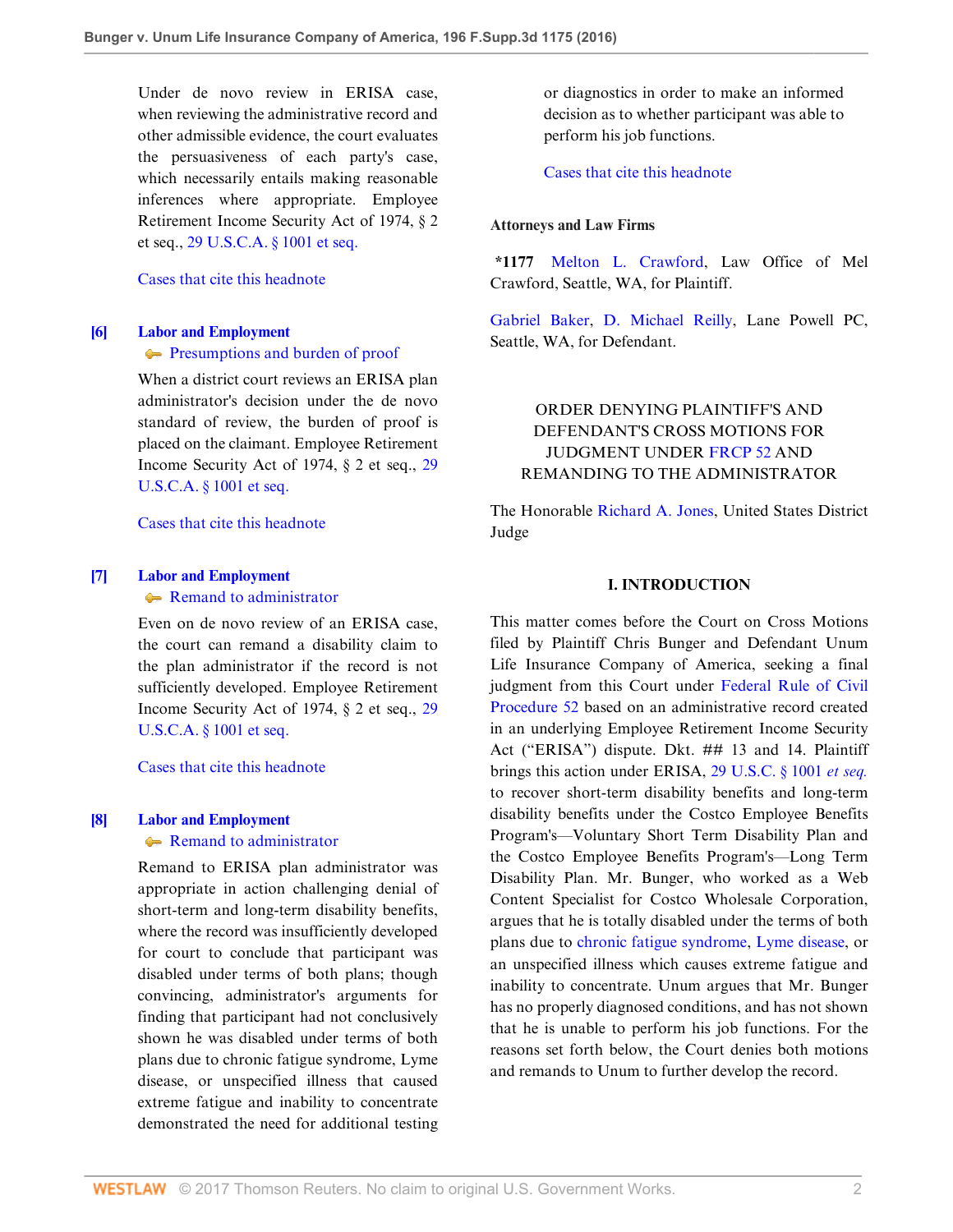#### **II. PROCEDURAL ISSUES**

<span id="page-2-0"></span>**[\[1](#page-0-0)]** Before turning to the merits of the parties' arguments, the Court must determine whether it is appropriate to resolve this case on the parties' cross motions for judgment under [Rule 52](http://www.westlaw.com/Link/Document/FullText?findType=L&pubNum=1000600&cite=USFRCPR52&originatingDoc=Ia051ce304ee211e68e80d394640dd07e&refType=LQ&originationContext=document&vr=3.0&rs=cblt1.0&transitionType=DocumentItem&contextData=(sc.UserEnteredCitation)) (Dkt. ## 13 and 14) as opposed to summary judgment under Rule 56. The answer depends on what standard of review the court applies. *See [Firestone Tire](http://www.westlaw.com/Link/Document/FullText?findType=Y&serNum=1989026578&pubNum=0000708&originatingDoc=Ia051ce304ee211e68e80d394640dd07e&refType=RP&originationContext=document&vr=3.0&rs=cblt1.0&transitionType=DocumentItem&contextData=(sc.UserEnteredCitation)) & Rubber Co. v. Bruch*[, 489 U.S. 101, 109, 109 S.Ct. 948,](http://www.westlaw.com/Link/Document/FullText?findType=Y&serNum=1989026578&pubNum=0000708&originatingDoc=Ia051ce304ee211e68e80d394640dd07e&refType=RP&originationContext=document&vr=3.0&rs=cblt1.0&transitionType=DocumentItem&contextData=(sc.UserEnteredCitation)) [103 L.Ed.2d 80 \(1989\)](http://www.westlaw.com/Link/Document/FullText?findType=Y&serNum=1989026578&pubNum=0000708&originatingDoc=Ia051ce304ee211e68e80d394640dd07e&refType=RP&originationContext=document&vr=3.0&rs=cblt1.0&transitionType=DocumentItem&contextData=(sc.UserEnteredCitation)) ("ERISA does not set out the appropriate standard of review for actions under § 1132(a) (1)(B) challenging benefit eligibility determinations."). The parties here have simplified the matter by stipulating to *de novo* review. Dkt. ## 13 at 15; 14 at 9. The Court accepts the parties' stipulation and reviews the record *de novo. See [Rorabaugh v. Cont'l Cas. Co.](http://www.westlaw.com/Link/Document/FullText?findType=Y&serNum=2018588601&pubNum=0006538&originatingDoc=Ia051ce304ee211e68e80d394640dd07e&refType=RP&fi=co_pp_sp_6538_709&originationContext=document&vr=3.0&rs=cblt1.0&transitionType=DocumentItem&contextData=(sc.UserEnteredCitation)#co_pp_sp_6538_709)*, 321 Fed.Appx. [708, 709 \(9th Cir.2009\)](http://www.westlaw.com/Link/Document/FullText?findType=Y&serNum=2018588601&pubNum=0006538&originatingDoc=Ia051ce304ee211e68e80d394640dd07e&refType=RP&fi=co_pp_sp_6538_709&originationContext=document&vr=3.0&rs=cblt1.0&transitionType=DocumentItem&contextData=(sc.UserEnteredCitation)#co_pp_sp_6538_709) (unpublished) (court may accept parties' stipulation to *de novo* review).

<span id="page-2-1"></span>**[\[2](#page-0-1)]** Where review is under the *de novo* standard, the Ninth Circuit has not definitively stated the appropriate vehicle for resolution of an ERISA benefits claim. The *de novo* standard requires the court to make findings of fact and weigh the evidence. *See [Walker v. Am. Home](http://www.westlaw.com/Link/Document/FullText?findType=Y&serNum=1999141161&pubNum=0000506&originatingDoc=Ia051ce304ee211e68e80d394640dd07e&refType=RP&fi=co_pp_sp_506_1069&originationContext=document&vr=3.0&rs=cblt1.0&transitionType=DocumentItem&contextData=(sc.UserEnteredCitation)#co_pp_sp_506_1069) [Shield Long Term Disability Plan](http://www.westlaw.com/Link/Document/FullText?findType=Y&serNum=1999141161&pubNum=0000506&originatingDoc=Ia051ce304ee211e68e80d394640dd07e&refType=RP&fi=co_pp_sp_506_1069&originationContext=document&vr=3.0&rs=cblt1.0&transitionType=DocumentItem&contextData=(sc.UserEnteredCitation)#co_pp_sp_506_1069)*, 180 F.3d 1065, 1069 (9th [Cir.1999\)](http://www.westlaw.com/Link/Document/FullText?findType=Y&serNum=1999141161&pubNum=0000506&originatingDoc=Ia051ce304ee211e68e80d394640dd07e&refType=RP&fi=co_pp_sp_506_1069&originationContext=document&vr=3.0&rs=cblt1.0&transitionType=DocumentItem&contextData=(sc.UserEnteredCitation)#co_pp_sp_506_1069) (*de novo* review applies to plan administrator's factual findings as well as plan interpretation). Typically, a request to reach judgment prior to trial would be made under a Rule 56 motion for summary judgment, however under such a motion the court is forbidden to **\*1178** make factual findings or weigh evidence. *[T.W. Elec. Serv.,](http://www.westlaw.com/Link/Document/FullText?findType=Y&serNum=1987015303&pubNum=0000350&originatingDoc=Ia051ce304ee211e68e80d394640dd07e&refType=RP&fi=co_pp_sp_350_630&originationContext=document&vr=3.0&rs=cblt1.0&transitionType=DocumentItem&contextData=(sc.UserEnteredCitation)#co_pp_sp_350_630) [Inc. v. Pac. Elec. Contractors Ass'n](http://www.westlaw.com/Link/Document/FullText?findType=Y&serNum=1987015303&pubNum=0000350&originatingDoc=Ia051ce304ee211e68e80d394640dd07e&refType=RP&fi=co_pp_sp_350_630&originationContext=document&vr=3.0&rs=cblt1.0&transitionType=DocumentItem&contextData=(sc.UserEnteredCitation)#co_pp_sp_350_630)*, 809 F.2d 626, 630 [\(9th Cir.1987\)](http://www.westlaw.com/Link/Document/FullText?findType=Y&serNum=1987015303&pubNum=0000350&originatingDoc=Ia051ce304ee211e68e80d394640dd07e&refType=RP&fi=co_pp_sp_350_630&originationContext=document&vr=3.0&rs=cblt1.0&transitionType=DocumentItem&contextData=(sc.UserEnteredCitation)#co_pp_sp_350_630). Instead, the parties here propose the Court conduct a trial on the administrative record under [Rule 52](http://www.westlaw.com/Link/Document/FullText?findType=L&pubNum=1000600&cite=USFRCPR52&originatingDoc=Ia051ce304ee211e68e80d394640dd07e&refType=LQ&originationContext=document&vr=3.0&rs=cblt1.0&transitionType=DocumentItem&contextData=(sc.UserEnteredCitation)).

This procedure is outlined in *[Kearney v. Standard Ins.](http://www.westlaw.com/Link/Document/FullText?findType=Y&serNum=1999110922&pubNum=0000506&originatingDoc=Ia051ce304ee211e68e80d394640dd07e&refType=RP&fi=co_pp_sp_506_1095&originationContext=document&vr=3.0&rs=cblt1.0&transitionType=DocumentItem&contextData=(sc.UserEnteredCitation)#co_pp_sp_506_1095) Co.*[, 175 F.3d 1084, 1095 \(9th Cir.1999\)](http://www.westlaw.com/Link/Document/FullText?findType=Y&serNum=1999110922&pubNum=0000506&originatingDoc=Ia051ce304ee211e68e80d394640dd07e&refType=RP&fi=co_pp_sp_506_1095&originationContext=document&vr=3.0&rs=cblt1.0&transitionType=DocumentItem&contextData=(sc.UserEnteredCitation)#co_pp_sp_506_1095) (noting that "the district court may try the case on the record that the administrator had before it"). In a trial on the administrative record:

> The district judge will be asking a different question as he reads the evidence, not whether there is a genuine issue of material fact, but instead whether [the plaintiff] is disabled within the terms of the policy. In a trial on the record, but

not on summary judgment, the judge can evaluate the persuasiveness of conflicting testimony and decide which is more likely true.

*[Id.](http://www.westlaw.com/Link/Document/FullText?findType=Y&serNum=1999110922&pubNum=0000506&originatingDoc=Ia051ce304ee211e68e80d394640dd07e&refType=RP&originationContext=document&vr=3.0&rs=cblt1.0&transitionType=DocumentItem&contextData=(sc.UserEnteredCitation))* Thus, when applying the *de novo* standard in an ERISA benefits case, a trial on the administrative record, which permits the court to make factual findings, evaluate credibility, and weigh evidence, appears to be the appropriate proceeding to resolve the dispute. *See [Casey v.](http://www.westlaw.com/Link/Document/FullText?findType=Y&serNum=1994168382&pubNum=0000506&originatingDoc=Ia051ce304ee211e68e80d394640dd07e&refType=RP&fi=co_pp_sp_506_1099&originationContext=document&vr=3.0&rs=cblt1.0&transitionType=DocumentItem&contextData=(sc.UserEnteredCitation)#co_pp_sp_506_1099) Uddeholm Corp.*[, 32 F.3d 1094, 1099 \(7th Cir.1994\)](http://www.westlaw.com/Link/Document/FullText?findType=Y&serNum=1994168382&pubNum=0000506&originatingDoc=Ia051ce304ee211e68e80d394640dd07e&refType=RP&fi=co_pp_sp_506_1099&originationContext=document&vr=3.0&rs=cblt1.0&transitionType=DocumentItem&contextData=(sc.UserEnteredCitation)#co_pp_sp_506_1099) (on *de novo* review of an ERISA benefits claim, the "appropriate proceeding[ ] ... is a bench trial and not the disposition of a summary judgment motion"); *[Lee v. Kaiser Found. Health](http://www.westlaw.com/Link/Document/FullText?findType=Y&serNum=2026213006&pubNum=0004637&originatingDoc=Ia051ce304ee211e68e80d394640dd07e&refType=RP&fi=co_pp_sp_4637_1032&originationContext=document&vr=3.0&rs=cblt1.0&transitionType=DocumentItem&contextData=(sc.UserEnteredCitation)#co_pp_sp_4637_1032) [Plan Long Term Disability Plan](http://www.westlaw.com/Link/Document/FullText?findType=Y&serNum=2026213006&pubNum=0004637&originatingDoc=Ia051ce304ee211e68e80d394640dd07e&refType=RP&fi=co_pp_sp_4637_1032&originationContext=document&vr=3.0&rs=cblt1.0&transitionType=DocumentItem&contextData=(sc.UserEnteredCitation)#co_pp_sp_4637_1032)*, 812 F.Supp.2d 1027, 1032 [n. 2 \(N.D.Cal.2011\)](http://www.westlaw.com/Link/Document/FullText?findType=Y&serNum=2026213006&pubNum=0004637&originatingDoc=Ia051ce304ee211e68e80d394640dd07e&refType=RP&fi=co_pp_sp_4637_1032&originationContext=document&vr=3.0&rs=cblt1.0&transitionType=DocumentItem&contextData=(sc.UserEnteredCitation)#co_pp_sp_4637_1032) ("*De novo* review on ERISA benefits claims is typically conducted as a bench trial under [Rule](http://www.westlaw.com/Link/Document/FullText?findType=L&pubNum=1000600&cite=USFRCPR52&originatingDoc=Ia051ce304ee211e68e80d394640dd07e&refType=LQ&originationContext=document&vr=3.0&rs=cblt1.0&transitionType=DocumentItem&contextData=(sc.UserEnteredCitation)) [52](http://www.westlaw.com/Link/Document/FullText?findType=L&pubNum=1000600&cite=USFRCPR52&originatingDoc=Ia051ce304ee211e68e80d394640dd07e&refType=LQ&originationContext=document&vr=3.0&rs=cblt1.0&transitionType=DocumentItem&contextData=(sc.UserEnteredCitation))"); *but see [Orndorf v. Paul Revere Life Ins. Co.](http://www.westlaw.com/Link/Document/FullText?findType=Y&serNum=2006469947&pubNum=0000506&originatingDoc=Ia051ce304ee211e68e80d394640dd07e&refType=RP&fi=co_pp_sp_506_517&originationContext=document&vr=3.0&rs=cblt1.0&transitionType=DocumentItem&contextData=(sc.UserEnteredCitation)#co_pp_sp_506_517)*, 404 [F.3d 510, 517 \(1st Cir.2005\)](http://www.westlaw.com/Link/Document/FullText?findType=Y&serNum=2006469947&pubNum=0000506&originatingDoc=Ia051ce304ee211e68e80d394640dd07e&refType=RP&fi=co_pp_sp_506_517&originationContext=document&vr=3.0&rs=cblt1.0&transitionType=DocumentItem&contextData=(sc.UserEnteredCitation)#co_pp_sp_506_517) ("When there is no dispute over plan interpretation, the use of summary judgment ... is proper regardless of whether our review of the ERISA decision maker's decision is de novo or deferential.").

Given the above law, and the clear intent of the parties, the Court elects to resolve the parties' dispute in a bench trial on the administrative record rather than on summary judgment. Therefore, the court issues the following findings and conclusions, pursuant to [Rule 52](http://www.westlaw.com/Link/Document/FullText?findType=L&pubNum=1000600&cite=USFRCPR52&originatingDoc=Ia051ce304ee211e68e80d394640dd07e&refType=LQ&originationContext=document&vr=3.0&rs=cblt1.0&transitionType=DocumentItem&contextData=(sc.UserEnteredCitation)).

#### **III. FINDINGS OF FACT**

- 1. Plaintiff Chris Bunger began working for Costco Wholesale Corporation in 2000. LTD-5. In 2014, when Mr. Bunger became ill, he was working as a Web Content Specialist. LTD-368. This job required "[e]xcellent written and verbal communication skills, ... [s]trong organizational and analytical skills, and attention to detail," as well as the ability to multi-task and perform a variety of complex tasks. LTD-368, 370.
	- 2. Mr. Bunger was offered Short Term Disability ("STD") and Long Term Disability ("LTD") benefits through plans administered by Unum Life Insurance Company of America. STD-378; LTD-450.
	- 3. Under the STD Plan, benefits are awarded if an employee is "limited from performing the material and substantial duties of [his] own job ... due to ... sickness or injury; and [he] ha[s] a 20% or more loss in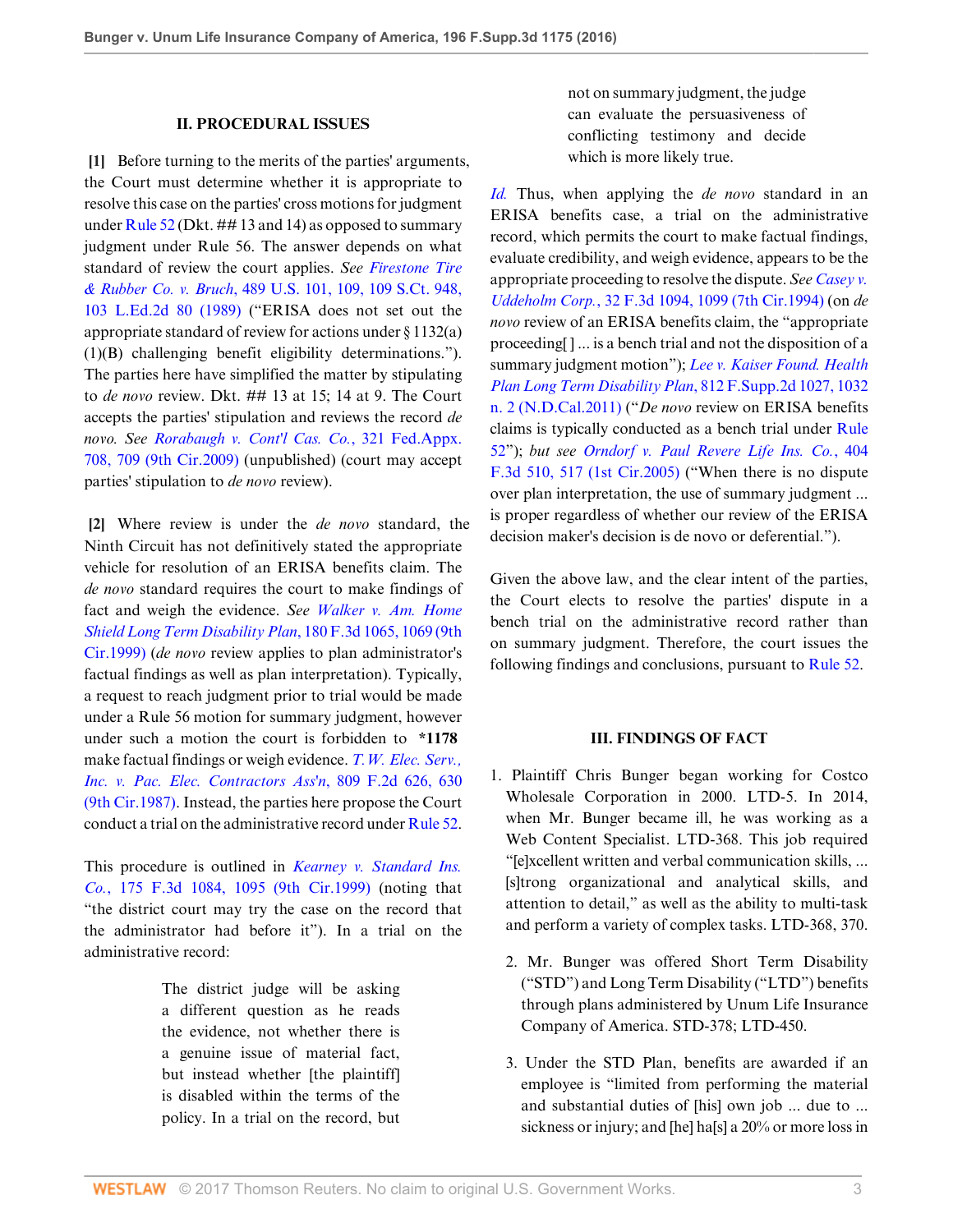weekly earnings." STD-367. These benefits are only available for a short term: 26 weeks. STD-371.

- 4. Under the LTD Plan, benefits are awarded beyond the 26-week window. LTD-434. For the first nine months of LTD coverage, "disabled" is defined in the same way for LTD benefits as it is for STD benefits. LTD-428. However, after nine months, an employee must show that he is disabled from "any gainful occupation" as opposed to just his "own job." *Id.*
- **\*1179** 5. On January 6, 2014, Mr. Bunger visited his primary care physician, Traci Taggart, N.D. LTD 72-74. Dr. Taggart is a naturopath. *Id.* At this visit, Mr. Bunger described an episode that occurred the previous Friday. LTD-74. While driving home from work, Mr. Bunger had started feeling lightheaded, cloudy, weak, and faint. *Id.* The feeling lasted for about one minute. *Id.* Mr. Bunger felt very anxious during the attack, but not prior to it. *Id.* Mr. Bunger stated that he had experienced the same kind of attack earlier in the week, and then again the morning of his doctor's appointment. *Id.* Dr. Taggart diagnosed Mr. Bunger with anxiety, lightheadedness/ vertigo, MTHFR [gene mutation,](http://www.westlaw.com/Link/Document/FullText?entityType=disease&entityId=I777c6a64995711de9b8c850332338889&originationContext=document&transitionType=DocumentItem&contextData=(sc.Default)&vr=3.0&rs=cblt1.0) and [Raynaud's](http://www.westlaw.com/Link/Document/FullText?entityType=disease&entityId=Icb53e798475411db9765f9243f53508a&originationContext=document&transitionType=DocumentItem&contextData=(sc.Default)&vr=3.0&rs=cblt1.0) [phenomenon.](http://www.westlaw.com/Link/Document/FullText?entityType=disease&entityId=Icb53e798475411db9765f9243f53508a&originationContext=document&transitionType=DocumentItem&contextData=(sc.Default)&vr=3.0&rs=cblt1.0) LTD-73. She ordered lab tests and instructed Mr. Bunger to take various supplements. *Id.*
- 6. On January 10, 2014, Mr. Bunger saw Dr. Taggart again. LTD-70-71. He stated that he felt fatigued and "out of it." LTD-70. His brain was having a hard time ordering his thoughts. *Id.* Earlier words did not sound like a sentence, and he was speaking very slowly, although his words were not slurred. *Id.* He had been unable to drive. *Id.* Dr. Taggart diagnosed Mr. Bunger with [chronic fatigue syndrome](http://www.westlaw.com/Link/Document/FullText?entityType=disease&entityId=Ic755df1d475411db9765f9243f53508a&originationContext=document&transitionType=DocumentItem&contextData=(sc.Default)&vr=3.0&rs=cblt1.0), fatigue/ malaise, and brain fog. LTD-71. She prescribed more supplements and an antibiotic. *Id.* She also ordered additional lab work. *Id.*
- 7. On January 28, 2014, Mr. Bunger filled out a request for intermittent personal medical leave, for the period of January 6, 2014 to May 6, 2014. LTD-98. Dr. Taggart filled out a certification to accompany this request. LTD 99-102.
- 8. On February 4, 2014, Dr. Taggart called Mr. Bunger with the results of his lab work. LTD-87. While most of his labs were normal, one of the tests indicated

that Mr. Bunger had [Lyme disease.](http://www.westlaw.com/Link/Document/FullText?entityType=disease&entityId=Ib21fe02a475411db9765f9243f53508a&originationContext=document&transitionType=DocumentItem&contextData=(sc.Default)&vr=3.0&rs=cblt1.0) LTD-82-88. Dr. Taggart asked Mr. Bunger to come in to her office to discuss a treatment plan. LTD-87.

- 9. The same day, Mr. Bunger filed a short-term disability claim with Unum. *See* STD-2. Unum then asked Dr. Taggart to fill out an "Attending Physician's Statement." STD-50. Dr. Taggart stated in the Attending Physician's Statement that Mr. Bunger was suffering from "severe fatigue, lightheadedness and inability to focus or concentrate. These episodes make it impossible to drive and difficult to work." STD-49. Dr. Taggart diagnosed Mr. Bunger with: (1) unspecified [disorder of](http://www.westlaw.com/Link/Document/FullText?entityType=disease&entityId=Iaf351c9b475411db9765f9243f53508a&originationContext=document&transitionType=DocumentItem&contextData=(sc.Default)&vr=3.0&rs=cblt1.0) [autonomic nervous system;](http://www.westlaw.com/Link/Document/FullText?entityType=disease&entityId=Iaf351c9b475411db9765f9243f53508a&originationContext=document&transitionType=DocumentItem&contextData=(sc.Default)&vr=3.0&rs=cblt1.0) (2) [chronic fatigue](http://www.westlaw.com/Link/Document/FullText?entityType=disease&entityId=Ic755df1d475411db9765f9243f53508a&originationContext=document&transitionType=DocumentItem&contextData=(sc.Default)&vr=3.0&rs=cblt1.0) [syndrome;](http://www.westlaw.com/Link/Document/FullText?entityType=disease&entityId=Ic755df1d475411db9765f9243f53508a&originationContext=document&transitionType=DocumentItem&contextData=(sc.Default)&vr=3.0&rs=cblt1.0) (3) attention or concentration deficit; and (4) arthropod-born disease, unspecified. *Id.* On February 17, 2014, Unum approved Mr. Bunger's disability claim through January 26, since Mr. Bunger returned to work on January 27. STD-56.
- 10. Mr. Bunger continued to see Dr. Taggart in February 2014 for dizziness, confusion, brain fog, fatigue, difficulty concentrating, out-of-body experiences, and weakness. LTD-66-69. He also complained of pain in his lower back and hips. LTD-66. Mr. Bunger suffered an episode of dizziness on February 22 that was so severe he went to the emergency room. LTD-293. Several tests were conducted on Mr. Bunger, including an EKG, [chest](http://www.westlaw.com/Link/Document/FullText?entityType=mproc&entityId=Ibe3fd188475411db9765f9243f53508a&originationContext=document&transitionType=DocumentItem&contextData=(sc.Default)&vr=3.0&rs=cblt1.0) [x-ray](http://www.westlaw.com/Link/Document/FullText?entityType=mproc&entityId=Ibe3fd188475411db9765f9243f53508a&originationContext=document&transitionType=DocumentItem&contextData=(sc.Default)&vr=3.0&rs=cblt1.0), and MRI. LTD-295. All of the tests came back normal. LTD-296-308. Mr. Bunger was given an IV while at the hospital, and he felt better and was released. *See* LTD-294-295.
- 11. On March 4, 2014, Mr. Bunger applied for STD benefits again. STD 71-73. Although he stated that his last day in the office was February 21, STD-72, **\*1180** his leave calendar indicates that he had been out since February 10, STD-419. Mr. Bunger was entirely off work for five weeks, after which he began working part-time. *See id.*
- 12. Throughout March and April, Mr. Bunger continued to see Dr. Taggart, as well as her colleague, Dr. Lutack. LTD-50-65. In addition to his fatigue and dizziness symptoms, Mr. Bunger also complained of sleep disturbance, flulike symptoms, and an inability to care for his kids. *See id.* By April, Mr. Bunger was working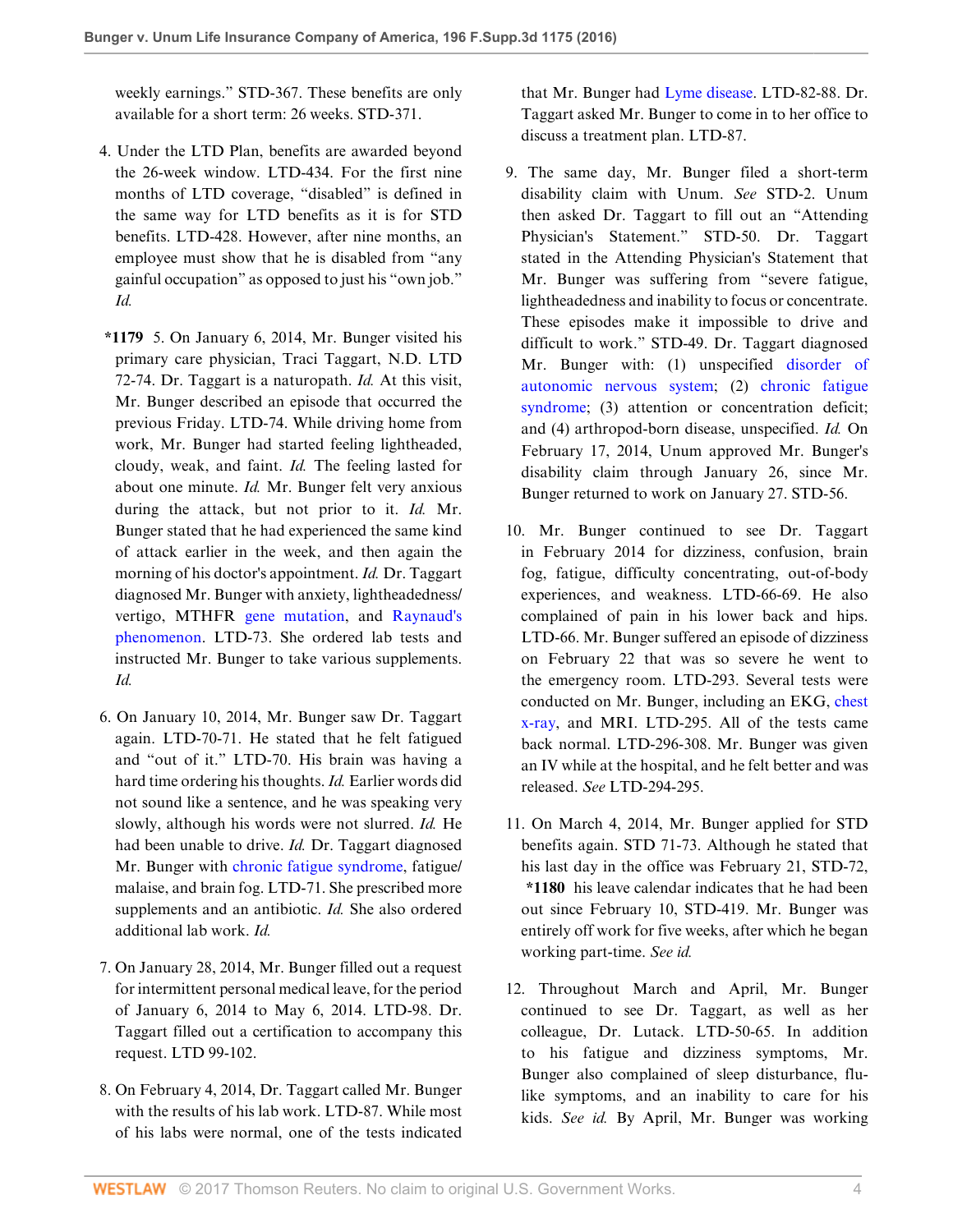approximately 24 hours a week. LTD-52. Dr. Taggart continually diagnosed Mr. Bunger with some combination of: [chronic fatigue syndrome,](http://www.westlaw.com/Link/Document/FullText?entityType=disease&entityId=Ic755df1d475411db9765f9243f53508a&originationContext=document&transitionType=DocumentItem&contextData=(sc.Default)&vr=3.0&rs=cblt1.0) brain fog, dizziness, vertigo, autonomic dysregulation, immune dysregulation, sleep disturbance, anxiety, weakness, and [encephalopathy](http://www.westlaw.com/Link/Document/FullText?entityType=disease&entityId=Ibd1c121a475411db9765f9243f53508a&originationContext=document&transitionType=DocumentItem&contextData=(sc.Default)&vr=3.0&rs=cblt1.0). *See* LTD-50-65. On April 22, she also noted hepatomegaly, clonus, Hoffmann's sign, swelling, and decreased deep tendon reflexes. LTD-52. She continued to prescribe antibiotics and supplements, but also prescribed [trazodone](http://www.westlaw.com/Link/Document/FullText?entityType=gdrug&entityId=I3af1591f475111db9765f9243f53508a&originationContext=document&transitionType=DocumentItem&contextData=(sc.Default)&vr=3.0&rs=cblt1.0) for Mr. Bunger's sleep problems, and [gabapentin](http://www.westlaw.com/Link/Document/FullText?entityType=gdrug&entityId=I3b37141f475111db9765f9243f53508a&originationContext=document&transitionType=DocumentItem&contextData=(sc.Default)&vr=3.0&rs=cblt1.0) for his neurological symptoms, as well as weekly IVs of nutrients. *See* LTD-50-65. She also suggested that Mr. Bunger see a therapist. LTD-59.

- 13. In May 2014, Mr. Bunger told Dr. Taggart that he was experiencing increased fatigue and weakness. *See* LTD-46-49. He said he was not able to care for his children, and he had to take frequent naps. LTD-48. At one point he was so weak he had to be helped in and out of bed. LTD-49. He had only been able to work two to three days per week. LTD-48. He also complained of nausea and a headache. LTD-48. Dr. Taggart noted that his deep tendon reflexes continued to be weakened, and he had fasciculations and tremors. LTD-46. One of the veins on his left wrist was also very red and tender. LTD-46. He had to discontinue an IV treatment when he began to feel very weak and clammy. LTD-48. Dr. Taggart continued to diagnose weakness, [chronic fatigue syndrome](http://www.westlaw.com/Link/Document/FullText?entityType=disease&entityId=Ic755df1d475411db9765f9243f53508a&originationContext=document&transitionType=DocumentItem&contextData=(sc.Default)&vr=3.0&rs=cblt1.0), autonomic dysregulation, immune dysregulation, sleep disturbance, and anxiety, but also added diagnoses of [vasculitis](http://www.westlaw.com/Link/Document/FullText?entityType=disease&entityId=Ib7c7c8e9475411db9765f9243f53508a&originationContext=document&transitionType=DocumentItem&contextData=(sc.Default)&vr=3.0&rs=cblt1.0), [peripheral neuropathy](http://www.westlaw.com/Link/Document/FullText?entityType=disease&entityId=Ic1b08e98475411db9765f9243f53508a&originationContext=document&transitionType=DocumentItem&contextData=(sc.Default)&vr=3.0&rs=cblt1.0), and headache. LTD-47, 49.
- 14. Mr. Bunger once again requested medical leave however this time he requested continuous leave, instead of intermittent. STD-132. He requested leave from May 2, 2014 to August 2, 2014. *Id.* Dr. Taggart once again filled out a certification for this request, as well as an Attending Physician's Statement for Mr. Bunger's pending disability claim. STD 133-136; LTD-45.
- 15. On June 25, 2014, Unum approved Mr. Bunger's STD claim from February 17, 2014 to March 16, 2014. STD-77. However, an internal document shows that Unum had some concerns with the treatment Mr. Bunger was receiving. *See* STD-82. Raisa

Mironowski, a Clinical Consultant, found that the homeopathic treatment Mr. Bunger received from January 6, 2014 to April 15, 2014 was reasonable, and the medical records from that time period supported Mr. Bunger's disability claim. *Id.* However, Ms. Mironowski thought that after the April 15, 2014 office visit, Dr. Taggart should have referred Mr. Bunger to several specialists, including an infectious disease specialist, a rheumatologist, and a behavioral health specialist. *Id.* Ms. Mironowski opined that it was not possible to determine if restrictions beyond April 15 were warranted without the opinion of these specialists. *Id.* However, it does not appear that Unum relayed these concerns to Mr. Bunger or Dr. Taggart. Instead, Unum simply requested more **\*1181** records from Dr. Taggart, including any referrals that were made. STD-88.

- 16. Dr. Taggart responded by sending her up-todate medical records, including an office visit note from June 11, 2014. STD 99-100. At that visit, Mr. Bunger stated that he had some spaciness, but his fatigue was better, and he was more involved with his kids and was getting out of the house more. STD-99. He did have some pain in his veins, and some irritability while on antibiotics. *Id.* He was sleeping pretty well, although he was groggy for the first hour or two after waking up. *Id.* He had experienced a couple of episodes of weakness where he was unable to stand, and Dr. Taggart still noted decreased deep tendon reflexes, weakness in the hips, and increased tremors. *Id.* Dr. Taggart also noted that he may have a parasite, based on his lab work. STD-99-100. In addition to antibiotics and [trazodone](http://www.westlaw.com/Link/Document/FullText?entityType=gdrug&entityId=I3af1591f475111db9765f9243f53508a&originationContext=document&transitionType=DocumentItem&contextData=(sc.Default)&vr=3.0&rs=cblt1.0), Dr. Taggart prescribed [albendazole,](http://www.westlaw.com/Link/Document/FullText?entityType=gdrug&entityId=I3b6a5919475111db9765f9243f53508a&originationContext=document&transitionType=DocumentItem&contextData=(sc.Default)&vr=3.0&rs=cblt1.0) an anti-parasite drug. STD-100.
- 17. After reviewing the updated records, another clinical consultant, Kellie Hinson, found the evidence sufficient to approve disability benefits for up to one month after Mr. Bunger's June 11 visit. STD-145. Unum then approved Mr. Bunger's disability claim from May 9, 2014 to July 10, 2014. STD-150.
- 18. On July 25, 2014, Unum requested updated medical records from Dr. Taggart, as well as asking for narrative answers to several questions. STD-164-66. On August 5, 2014, Dr. Taggart answered Unum's questions and faxed her updated records. STD-170-180. The records indicated that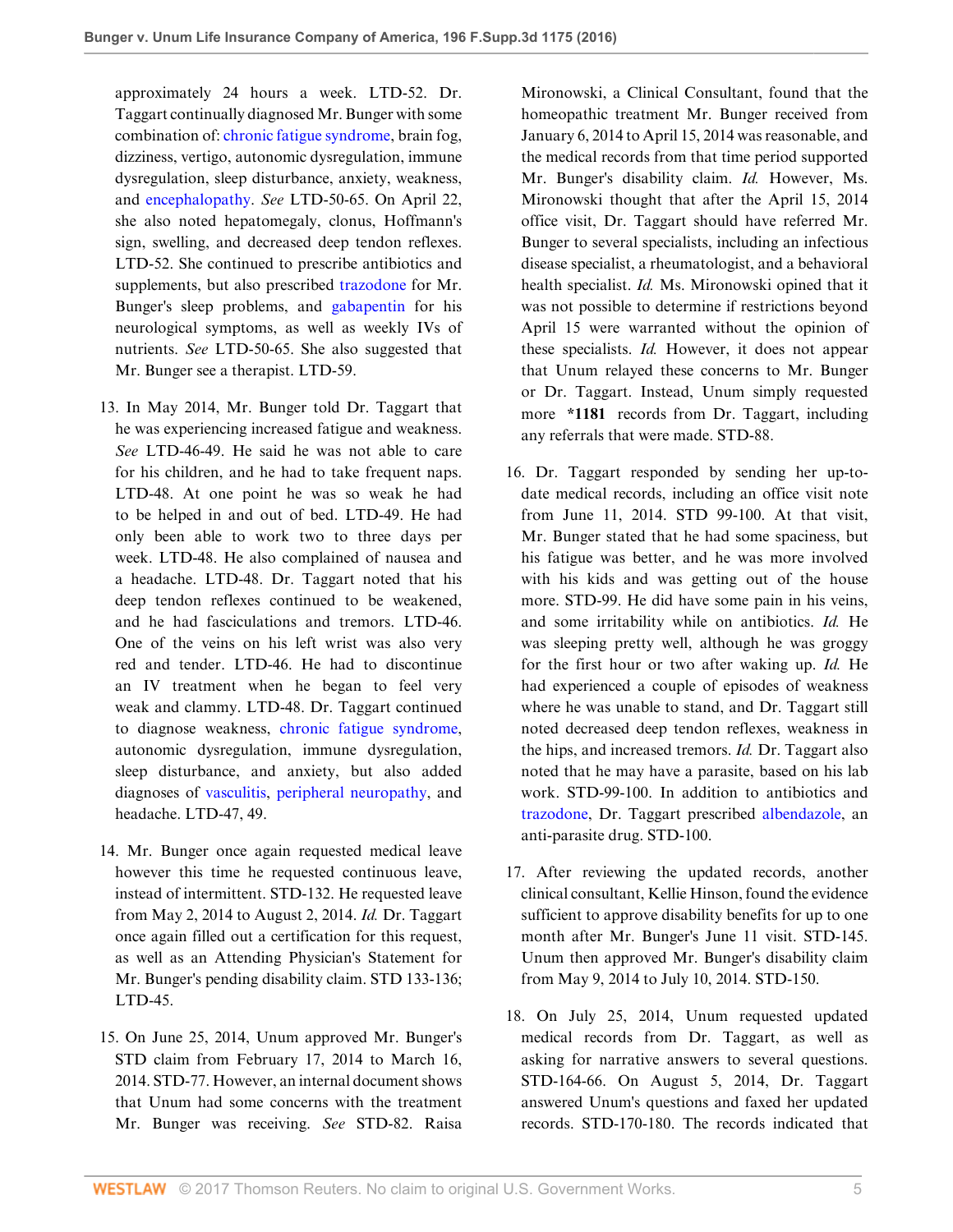Mr. Bunger's fatigue had worsened, and he was now spending a lot of time in bed. STD-175. He had trouble falling asleep before 1 to 3 a.m., but after that, he would sleep for ten hours. *Id.* He was achy from being in bed so often. *Id.* He had a rash on his arms, chest, back, and legs for the last three to four weeks. *Id.* He was irritable. *Id.* He was not able to help with his kids or household chores. *Id.* He was slow to respond at times. STD-177. He had some weakness, and was using a cane to walk. *Id.* He had also had an incident where he felt nauseous while driving home, and then threw up when he got home. *Id.* He had dizzy spells prior to that. *Id.* In answering the questions Unum sent her, Dr. Taggart stated that Mr. Bunger had previously had a "full neurological workup with no significant findings." STD-173.

- 19. On August 11, 2014, Ms. Hinson reviewed the updated records. STD-239. She found that the current records were insufficient to support Mr. Bunger's disability claim. STD-240. Ms. Hinson noted that there was no information on file from a neurologist or an infectious disease specialist. *Id.* Ms. Hinson stated that she would reach out to Dr. Taggart to obtain the neurology records, and find out if Mr. Bunger had been referred to specialists in rheumatology, infectious disease, physical therapy, or behavioral health. *Id.*
- 20. On August 14, 2014, Ms. Hinson spoke to Dr. Taggart on the phone. STD-243. Dr. Taggart said that Mr. Bunger's main problems were weakness and inability to concentrate. *Id.* She had witnessed his inability to concentrate in her office, and had seen him using a cane. *Id.* She said that Mr. Bunger had undergone an initial neurological evaluation when he was in the ER. *Id.* He had not been referred to an infectious disease specialist. *Id.* Mr. Bunger was also struggling with anxiety associated to his medical condition, and had begun seeing a therapist. *Id.* He had not been **\*1182** referred to physical therapy yet, but Dr. Taggart said she would consider such a referral in the future. *Id.* Based on this conversation, Ms. Hinson recommended approving Mr. Bunger's disability claim for up to one month beyond Mr. Bunger's last visit to Dr. Taggart on July 31. *Id.*
- 21. On August 15, 2014, Unum approved Mr. Bunger's disability claim through August 29, 2014. STD-250. Unum also informed Mr. Bunger that he would not

be eligible for STD benefits beyond October 4, 2014, and so he would be contacted by someone in the LTD department to determine if he was eligible for LTD benefits. *Id.*

- 22. On August 29, 2014, Unum's LTD department requested that Dr. Taggart send a medication list, admission and discharge summaries, and diagnostic testing results from January 1, 2014 to the present. LTD-282. On September 9, 2014, Dr. Taggart faxed the requested documents, but did not include any office visit notes. LTD 285-309.
- 23. On September 17, 2014, Sean Jones, in Unum's LTD department, spoke with Mr. Bunger on the phone. LTD-314. Mr. Jones noted that they had not received any new medical records from Dr. Taggart, and asked Mr. Bunger if he had seen her recently. *Id.* Mr. Bunger said he had seen her last week. *Id.* Mr. Jones said he would follow up with Dr. Taggart to obtain the notes from that visit. *Id.* Mr. Bunger also stated that he recently received lab work that was normal, but that he still had the same symptoms as before. *Id.* Mr. Bunger told Mr. Jones he was not treating with a therapist. LTD-315. Unum then contacted Dr. Taggart and requested the most recent office visit notes. LTD-317, 319.
- 24. On September 30, 2014, Dr. Taggart faxed the office visit notes and a two-page letter to Unum. LTD-329-336. The office visit notes described the same symptoms of fatigue, brain fog, anxiety, and weakness, although all four had improved slightly since the last visit. LTD-335. Mr. Bunger also reported an episode where his whole body convulsed while he was on the couch, and then his body felt numb, although this may have been due to an increase in the THC level in his medical marijuana prescription. *Id.*
- 25. Dr. Taggart's letter detailed the course of Mr. Bunger's illness, her treatment of him, and his current limitations. LTD-333-34. Dr. Taggart stated that she was "treating Mr. Bunger with an antibiotic protocol targeting the [Lyme disease](http://www.westlaw.com/Link/Document/FullText?entityType=disease&entityId=Ib21fe02a475411db9765f9243f53508a&originationContext=document&transitionType=DocumentItem&contextData=(sc.Default)&vr=3.0&rs=cblt1.0) and a number of therapies to support detoxification and reduce inflammation." LTD-334. While Mr. Bunger had shown some improvement at his last appointment, Dr. Taggart warned that his symptoms were cyclical, and he still had fatigue, dizziness, and cognitive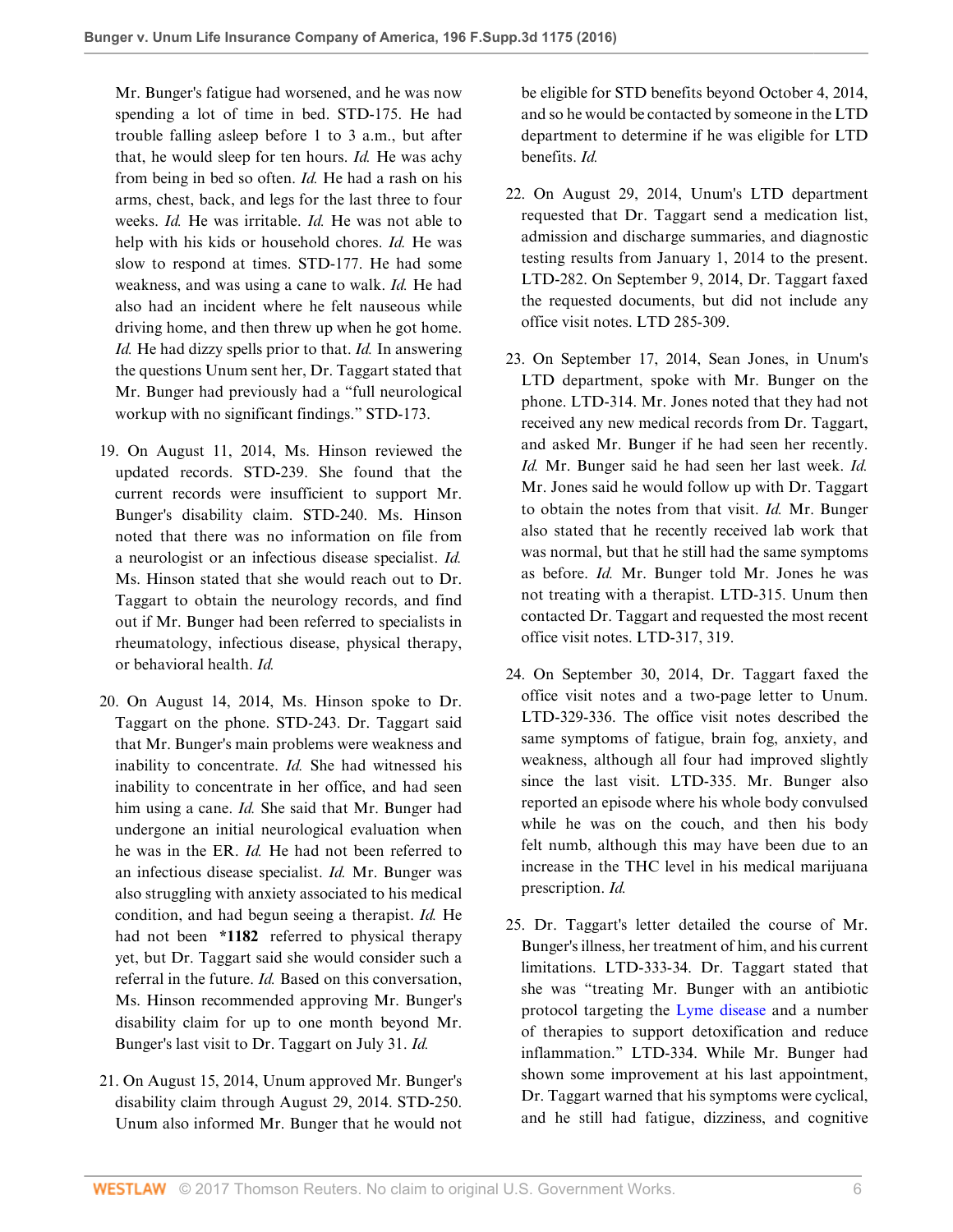impairments that prevented him from "cooking cleaning, caring for his 2 children, ... driving," and working. *Id.* Dr. Taggart said that she had discussed seeing a neurologist with Mr. Bunger, but they had decided not to schedule an appointment yet, since he was improving with the [Lyme disease](http://www.westlaw.com/Link/Document/FullText?entityType=disease&entityId=Ib21fe02a475411db9765f9243f53508a&originationContext=document&transitionType=DocumentItem&contextData=(sc.Default)&vr=3.0&rs=cblt1.0) treatment, and the neurological consult in the ER was normal. *Id.* They also decided not to consult with an infectious disease specialist because Dr. Taggart had studied [Lyme disease](http://www.westlaw.com/Link/Document/FullText?entityType=disease&entityId=Ib21fe02a475411db9765f9243f53508a&originationContext=document&transitionType=DocumentItem&contextData=(sc.Default)&vr=3.0&rs=cblt1.0) extensively. *Id.* Dr. Taggart planned to continue her treatment of Mr. Bunger, and to see him once a month. *Id.* Dr. Taggart estimated that Mr. Bunger would not be able to work for another year, although she would re-evaluate him in three months. *Id.*

- 26. On October 31, 2014, Dr. Todd Lyon reviewed Mr. Bunger's file for Unum. **\*1183** LTD-357-360. Dr. Lyon did not believe that the medical evidence in the file supported Dr. Taggart's finding that Mr. Bunger was unable to work. LTD-359. Dr. Lyon did not find that there was evidence of any confirmed medical condition that would cause all of Mr. Bunger's symptoms. *Id.* Dr. Lyon said that Mr. Bunger's [Lyme disease test](http://www.westlaw.com/Link/Document/FullText?entityType=mproc&entityId=Ib3c4de25475411db9765f9243f53508a&originationContext=document&transitionType=DocumentItem&contextData=(sc.Default)&vr=3.0&rs=cblt1.0) was most likely a false positive, since he did not have a rash and he did not have joint or neurological findings consistent with [Lyme disease.](http://www.westlaw.com/Link/Document/FullText?entityType=disease&entityId=Ib21fe02a475411db9765f9243f53508a&originationContext=document&transitionType=DocumentItem&contextData=(sc.Default)&vr=3.0&rs=cblt1.0) *Id.* Dr. Lyon also noted that Mr. Bunger's self-reported cognitive difficulties were not supported by any cognitive testing. *Id.* Dr. Lyon found that Dr. Taggart's treatment and diagnosis of Mr. Bunger did not conform to medical standards. *Id.* Given the lack of physical findings to support Mr. Bunger's complaints, Dr. Lyon found it likely that Mr. Bunger was suffering from an undiagnosed psychiatric condition, but it was impossible to confirm that given the lack of behavioral health treatment. *Id.*
- 27. On November 4, 2014, Dr. Lyon called Dr. Taggart to discuss Mr. Bunger. LTD-364. Dr. Taggart verified that she was treating Mr. Bunger for [Lyme](http://www.westlaw.com/Link/Document/FullText?entityType=disease&entityId=Ib21fe02a475411db9765f9243f53508a&originationContext=document&transitionType=DocumentItem&contextData=(sc.Default)&vr=3.0&rs=cblt1.0) [disease,](http://www.westlaw.com/Link/Document/FullText?entityType=disease&entityId=Ib21fe02a475411db9765f9243f53508a&originationContext=document&transitionType=DocumentItem&contextData=(sc.Default)&vr=3.0&rs=cblt1.0) which was causing him fatigue and anxiety. *Id.* Dr. Taggart suspected that Mr. Bunger had "significant psychological issues" and had suggested referring Mr. Bunger to a behavioral health specialist, but Mr. Bunger had been "somewhat resistant." *Id.* Nevertheless, Dr. Taggart believed that Mr. Bunger was disabled based solely on his physical limitations. *Id.*
- 28. Dr. Lyon reported to Unum that he continued to disagree with Dr. Taggart's assessment. *Id.* Dr. Lyon believed there were "no clear/consistent examination findings that would impair his physical activities for primarily seated work." *Id.* Dr. Lyon continued to believe that Mr. Bunger's fatigue was "not medically explained" and most likely due to an undiagnosed psychiatric disease. LTD-364-65. Dr. Lyon concluded that there was no need for an independent evaluation of Mr. Bunger's physical functional capacity. LTD-365.
- 29. Unum then asked Dr. James Bress to review Mr. Bunger's file and give a second opinion. LTD-376-79. Dr. Bress agreed with Dr. Lyon that the medical evidence did not support Dr. Taggart's conclusion. LTD-378-79. Dr. Bress stressed that the [acute Lyme](http://www.westlaw.com/Link/Document/FullText?entityType=disease&entityId=I11e5835bff5111dc84008c7818c06073&originationContext=document&transitionType=DocumentItem&contextData=(sc.Default)&vr=3.0&rs=cblt1.0) [disease](http://www.westlaw.com/Link/Document/FullText?entityType=disease&entityId=I11e5835bff5111dc84008c7818c06073&originationContext=document&transitionType=DocumentItem&contextData=(sc.Default)&vr=3.0&rs=cblt1.0) test was positive, but the chronic [Lyme](http://www.westlaw.com/Link/Document/FullText?entityType=mproc&entityId=Ib3c4de25475411db9765f9243f53508a&originationContext=document&transitionType=DocumentItem&contextData=(sc.Default)&vr=3.0&rs=cblt1.0) [disease test](http://www.westlaw.com/Link/Document/FullText?entityType=mproc&entityId=Ib3c4de25475411db9765f9243f53508a&originationContext=document&transitionType=DocumentItem&contextData=(sc.Default)&vr=3.0&rs=cblt1.0) was negative. LTD-378. No repeat [Lyme](http://www.westlaw.com/Link/Document/FullText?entityType=disease&entityId=Ib21fe02a475411db9765f9243f53508a&originationContext=document&transitionType=DocumentItem&contextData=(sc.Default)&vr=3.0&rs=cblt1.0) [disease](http://www.westlaw.com/Link/Document/FullText?entityType=disease&entityId=Ib21fe02a475411db9765f9243f53508a&originationContext=document&transitionType=DocumentItem&contextData=(sc.Default)&vr=3.0&rs=cblt1.0) testing was done. *Id.* Dr. Bress also noted that Mr. Bunger was treated with a three-week course of [Minocin](http://www.westlaw.com/Link/Document/FullText?entityType=bdrug&entityId=I38cc07df475111db9765f9243f53508a&originationContext=document&transitionType=DocumentItem&contextData=(sc.Default)&vr=3.0&rs=cblt1.0), which should have been sufficient to treat the [Lyme disease.](http://www.westlaw.com/Link/Document/FullText?entityType=disease&entityId=Ib21fe02a475411db9765f9243f53508a&originationContext=document&transitionType=DocumentItem&contextData=(sc.Default)&vr=3.0&rs=cblt1.0) *Id.* Dr. Bress concluded that Mr. Bunger's symptoms were likely not caused by [Lyme](http://www.westlaw.com/Link/Document/FullText?entityType=disease&entityId=Ib21fe02a475411db9765f9243f53508a&originationContext=document&transitionType=DocumentItem&contextData=(sc.Default)&vr=3.0&rs=cblt1.0) [disease.](http://www.westlaw.com/Link/Document/FullText?entityType=disease&entityId=Ib21fe02a475411db9765f9243f53508a&originationContext=document&transitionType=DocumentItem&contextData=(sc.Default)&vr=3.0&rs=cblt1.0) LTD-379. [Lyme disease](http://www.westlaw.com/Link/Document/FullText?entityType=disease&entityId=Ib21fe02a475411db9765f9243f53508a&originationContext=document&transitionType=DocumentItem&contextData=(sc.Default)&vr=3.0&rs=cblt1.0) does not normally cause anxiety. *Id.* In addition, Dr. Bress found that Mr. Bunger did not have a tick bite, rash, or joint pain normally associated with [Lyme disease](http://www.westlaw.com/Link/Document/FullText?entityType=disease&entityId=Ib21fe02a475411db9765f9243f53508a&originationContext=document&transitionType=DocumentItem&contextData=(sc.Default)&vr=3.0&rs=cblt1.0). *Id.* Dr. Bress also found that the medical records indicated Mr. Bunger was improving. *See id.*
- 30. On November 5, 2014, Dr. Taggart faxed a letter to Dr. Lyon to follow up on their phone call. LTD-373-75. Dr. Taggart stated that she was "continuing to treat Mr. Bunger for [Lyme](http://www.westlaw.com/Link/Document/FullText?entityType=disease&entityId=Ib21fe02a475411db9765f9243f53508a&originationContext=document&transitionType=DocumentItem&contextData=(sc.Default)&vr=3.0&rs=cblt1.0) [disease](http://www.westlaw.com/Link/Document/FullText?entityType=disease&entityId=Ib21fe02a475411db9765f9243f53508a&originationContext=document&transitionType=DocumentItem&contextData=(sc.Default)&vr=3.0&rs=cblt1.0) and he is responding well." LTD-374. Mr. Bunger still suffered from fatigue and cognitive issues, but those had been improving. *Id.* His anxiety was also improving. *Id.* His anxiety was being treated with GABA and l-theanine and he did not want to take any other medications for it. *Id.* Dr. Taggart also noted Mr. Bunger's muscle weakness, tremors, impaired **\*1184** balance, weakened reflexes, enlarged lymph nodes, and [Raynaud's phenomenon](http://www.westlaw.com/Link/Document/FullText?entityType=disease&entityId=Icb53e798475411db9765f9243f53508a&originationContext=document&transitionType=DocumentItem&contextData=(sc.Default)&vr=3.0&rs=cblt1.0). *Id.* Based on these physical findings, Dr. Taggart believed Mr. Bunger met the diagnostic criteria for [chronic fatigue syndrome.](http://www.westlaw.com/Link/Document/FullText?entityType=disease&entityId=Ic755df1d475411db9765f9243f53508a&originationContext=document&transitionType=DocumentItem&contextData=(sc.Default)&vr=3.0&rs=cblt1.0) *Id.*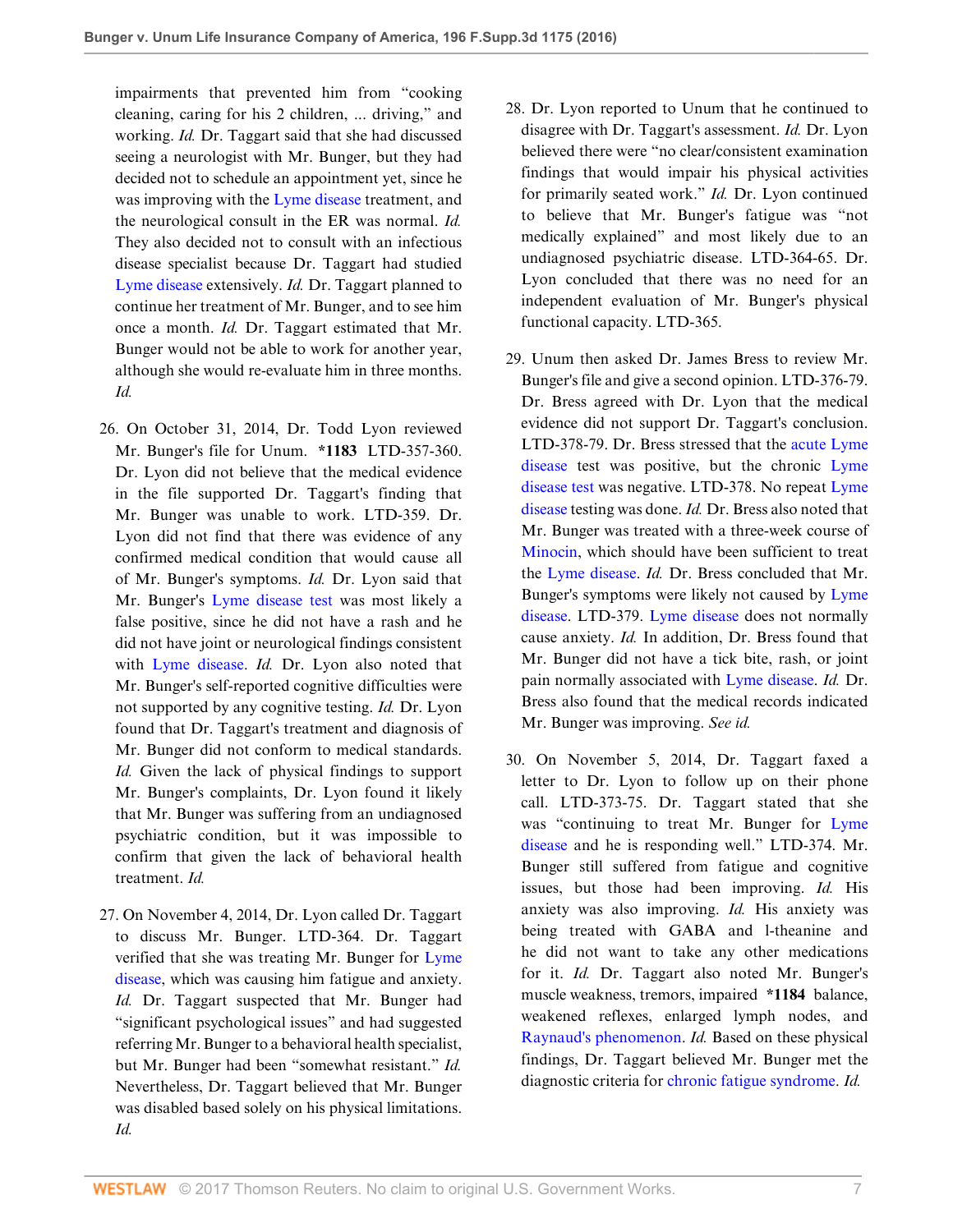- 31. On November 10, 2014, both Dr. Lyon and Dr. Bress reviewed Dr. Taggart's letter, but their opinions remained unchanged. LTD-382-86. Dr. Lyon said that [chronic fatigue syndrome](http://www.westlaw.com/Link/Document/FullText?entityType=disease&entityId=Ic755df1d475411db9765f9243f53508a&originationContext=document&transitionType=DocumentItem&contextData=(sc.Default)&vr=3.0&rs=cblt1.0) is a diagnosis of exclusion, and so a co-existing diagnosis of [Lyme disease](http://www.westlaw.com/Link/Document/FullText?entityType=disease&entityId=Ib21fe02a475411db9765f9243f53508a&originationContext=document&transitionType=DocumentItem&contextData=(sc.Default)&vr=3.0&rs=cblt1.0) and [chronic fatigue syndrome](http://www.westlaw.com/Link/Document/FullText?entityType=disease&entityId=Ic755df1d475411db9765f9243f53508a&originationContext=document&transitionType=DocumentItem&contextData=(sc.Default)&vr=3.0&rs=cblt1.0) is not possible. LTD-382. Therefore Mr. Bunger's symptoms remained medically unexplained. *Id.* Dr. Bress pointed out that behavioral health issues can cause the same symptoms as both [Lyme disease](http://www.westlaw.com/Link/Document/FullText?entityType=disease&entityId=Ib21fe02a475411db9765f9243f53508a&originationContext=document&transitionType=DocumentItem&contextData=(sc.Default)&vr=3.0&rs=cblt1.0) and CFS. LTD-385.
- 32. On November 12, 2014, Unum denied Mr. Bunger's LTD claim. LTD-388. On November 17, 2014, Unum denied his STD claim. STD-339. Unum said that, based on Mr. Bunger's medical records, "it was not clear why [he] w[as] unable to perform the duties of [his] job." LTD-389. Unum said that Dr. Taggart's diagnosis of [Lyme disease](http://www.westlaw.com/Link/Document/FullText?entityType=disease&entityId=Ib21fe02a475411db9765f9243f53508a&originationContext=document&transitionType=DocumentItem&contextData=(sc.Default)&vr=3.0&rs=cblt1.0) was not in accordance with Center for Disease Control criteria. *Id.* Unum concluded that Mr. Bunger's complaints remained "medically unexplained, and could be associated with a psychological condition however we did not have any behavioral health records on file to review for support of such condition." *Id.* The letter mentioned Dr. Taggart's diagnosis of chronic fatigue syndrome, but did not elaborate on why that diagnosis was unsupported. *See id.* The letter also stated that, in order to appeal, Mr. Bunger needed to "submit a written letter of appeal outlining the basis for your disagreement." LTD-392. Mr. Bunger was told to include "any additional information you would like considered.... includ[ing] written comments, documents, or other information in support of your appeal." *Id.*
- 33. On December 2, 2014, Mr. Bunger called Sean Jones in Unum's LTD department to ask what CDC criteria the letter referred to. LTD-400. Mr. Jones said he had not done the review himself, so he was not sure, but looking at the letter, it appeared the [Lyme disease](http://www.westlaw.com/Link/Document/FullText?entityType=mproc&entityId=Ib3c4de25475411db9765f9243f53508a&originationContext=document&transitionType=DocumentItem&contextData=(sc.Default)&vr=3.0&rs=cblt1.0) [test](http://www.westlaw.com/Link/Document/FullText?entityType=mproc&entityId=Ib3c4de25475411db9765f9243f53508a&originationContext=document&transitionType=DocumentItem&contextData=(sc.Default)&vr=3.0&rs=cblt1.0) results would be considered negative by CDC standards, and Mr. Bunger did not have a rash and did not have joint or neurological findings consistent with [Lyme disease.](http://www.westlaw.com/Link/Document/FullText?entityType=disease&entityId=Ib21fe02a475411db9765f9243f53508a&originationContext=document&transitionType=DocumentItem&contextData=(sc.Default)&vr=3.0&rs=cblt1.0) *Id.*
- 34. On December 15, 2014, Mr. Bunger filed a twopage appeal of Unum's decision. LTD-407-08. Mr. Bunger stated that it appeared to him that the basis

of his denial was that his diagnosis of [Lyme disease](http://www.westlaw.com/Link/Document/FullText?entityType=disease&entityId=Ib21fe02a475411db9765f9243f53508a&originationContext=document&transitionType=DocumentItem&contextData=(sc.Default)&vr=3.0&rs=cblt1.0) was not in accordance with CDC criteria. LTD-407. Mr. Bunger then attempted to show that his diagnosis did conform to CDC criteria, because: (1) a blood test is not required by the CDC criteria; (2) not all patients with [Lyme disease](http://www.westlaw.com/Link/Document/FullText?entityType=disease&entityId=Ib21fe02a475411db9765f9243f53508a&originationContext=document&transitionType=DocumentItem&contextData=(sc.Default)&vr=3.0&rs=cblt1.0) have a rash; and (3) he did have joint and neurological problems. LTD-408. In conclusion, Mr. Bunger said, "If there are other reasons that have not been provided to me for which my claim was denied I would like the opportunity to address those as well." *Id.*

35. On January 21, 2015, Dr. Beth Schnars reviewed Mr. Bunger's appeal. LTD-469-72. Dr. Schnars concluded that Mr. Bunger's medical records did not show that he was disabled. LTD-470. Dr. Schnars said the medical records did not support a diagnosis of [Lyme disease](http://www.westlaw.com/Link/Document/FullText?entityType=disease&entityId=Ib21fe02a475411db9765f9243f53508a&originationContext=document&transitionType=DocumentItem&contextData=(sc.Default)&vr=3.0&rs=cblt1.0) because: (1) Mr. Bunger lives in a non-endemic area; (2) his symptoms appeared in the winter; (3) he did not have a rash; (4) one of his [Lyme disease tests](http://www.westlaw.com/Link/Document/FullText?entityType=mproc&entityId=Ib3c4de25475411db9765f9243f53508a&originationContext=document&transitionType=DocumentItem&contextData=(sc.Default)&vr=3.0&rs=cblt1.0) came back negative and the **\*1185** other one was from a non-FDA approved lab; and (5) false positives for that particular [Lyme](http://www.westlaw.com/Link/Document/FullText?entityType=mproc&entityId=Ib3c4de25475411db9765f9243f53508a&originationContext=document&transitionType=DocumentItem&contextData=(sc.Default)&vr=3.0&rs=cblt1.0) [disease test](http://www.westlaw.com/Link/Document/FullText?entityType=mproc&entityId=Ib3c4de25475411db9765f9243f53508a&originationContext=document&transitionType=DocumentItem&contextData=(sc.Default)&vr=3.0&rs=cblt1.0) are common. LTD-471. Moreover, if Mr. Bunger did have [Lyme disease](http://www.westlaw.com/Link/Document/FullText?entityType=disease&entityId=Ib21fe02a475411db9765f9243f53508a&originationContext=document&transitionType=DocumentItem&contextData=(sc.Default)&vr=3.0&rs=cblt1.0), it should have resolved with a short course of antibiotic treatment. *Id.* Dr. Schnars also stated that there was no "serologic, metabolic, endocrine, infectious or hematologic indication of" autonomic dysregulation, chronic fatigue, [vasculitis](http://www.westlaw.com/Link/Document/FullText?entityType=disease&entityId=Ib7c7c8e9475411db9765f9243f53508a&originationContext=document&transitionType=DocumentItem&contextData=(sc.Default)&vr=3.0&rs=cblt1.0), or chronic dizziness. *Id.* Most physical exam findings were normal, except for "episodic generalized weakness, clonus, and positive Hoffman's which is indicative of [upper](http://www.westlaw.com/Link/Document/FullText?entityType=disease&entityId=Ic0f6db83475411db9765f9243f53508a&originationContext=document&transitionType=DocumentItem&contextData=(sc.Default)&vr=3.0&rs=cblt1.0) [motor neuron disease.](http://www.westlaw.com/Link/Document/FullText?entityType=disease&entityId=Ic0f6db83475411db9765f9243f53508a&originationContext=document&transitionType=DocumentItem&contextData=(sc.Default)&vr=3.0&rs=cblt1.0)" *Id.* Dr. Schnars stated that if these findings really were present, then Mr. Bunger should have been referred to a neurologist for further testing. *Id.* In addition, Dr. Schnars found that "[t]he medical records do not identify an underlying etiology for reports of fatigue" because "additional diagnostic criteria ha[ve] not been documented" and "[t]here [was] no basic in office testing of cognitive functioning." LTD-472. Dr. Schnars also pointed out that Mr. Bunger did not receive the typical treatment for chronic fatigue, which is aerobic activity and [cognitive behavioral therapy.](http://www.westlaw.com/Link/Document/FullText?entityType=mproc&entityId=Iafb018ea475411db9765f9243f53508a&originationContext=document&transitionType=DocumentItem&contextData=(sc.Default)&vr=3.0&rs=cblt1.0) *Id.* Finally, Dr. Schnars noted that anxiety was documented throughout the medical records. *Id.* Dr. Schnars found that Mr. Bunger's anxiety was not "optimally controlled," which may have impacted his functioning, but the medical records were insufficient to show limitations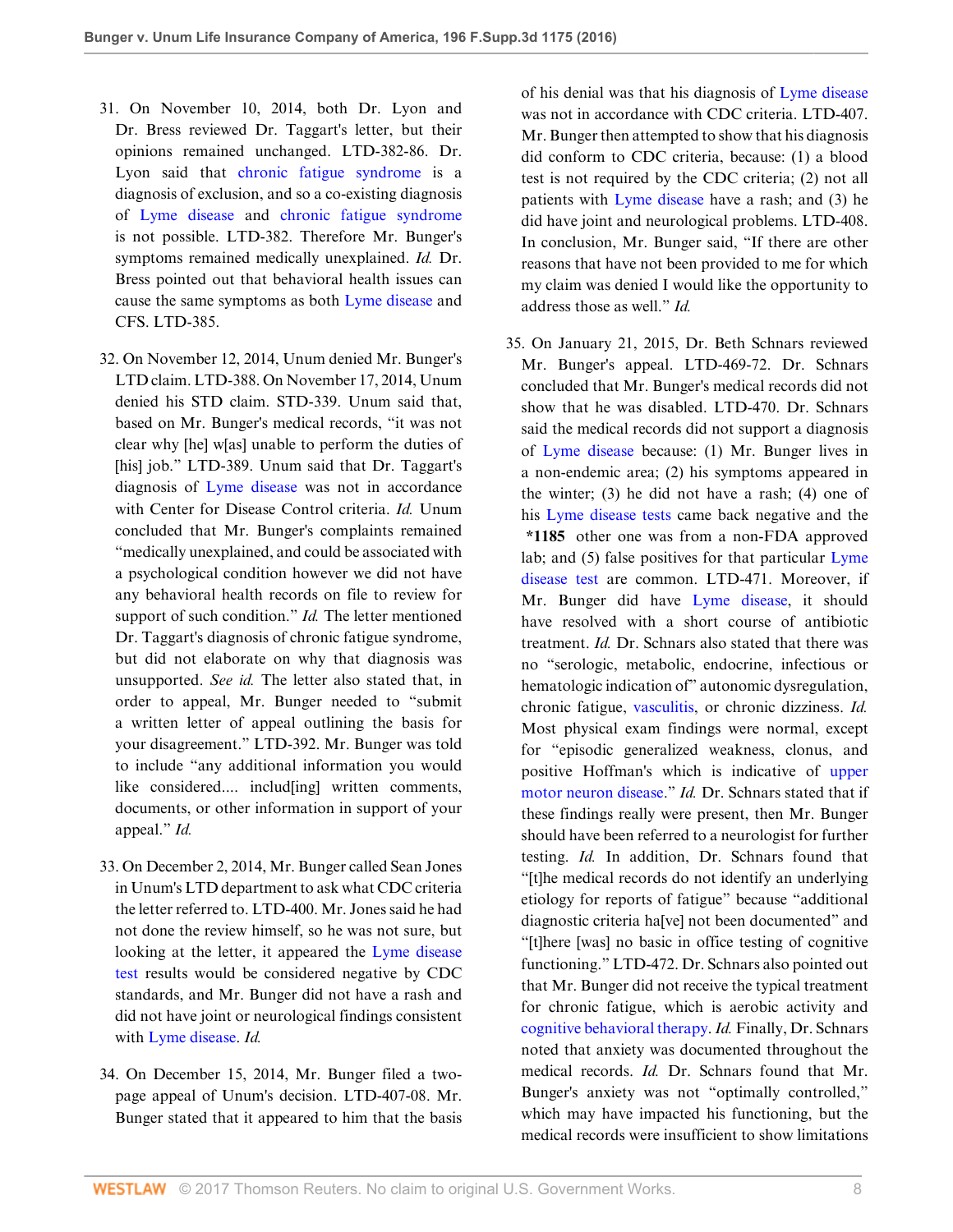based on behavioral health issues. *Id.* On January 23, 2015, Unum denied Mr. Bunger's appeal, for the reasons given by Dr. Schnars. LTD-480-83. This litigation followed.

# **IV. CONCLUSIONS OF LAW**

# **A. Standard under ERISA**

- <span id="page-8-2"></span><span id="page-8-1"></span><span id="page-8-0"></span>1. ERISA provides that a qualifying ERISA plan "participant" may bring a civil action in federal court "to recover benefits due to him under the terms of his plan, to enforce his rights under the terms of the plan, or to clarify his rights to future benefits under the terms of the plan[.]" [29 U.S.C. § 1132\(a\)\(1\)\(B\)](http://www.westlaw.com/Link/Document/FullText?findType=L&pubNum=1000546&cite=29USCAS1132&originatingDoc=Ia051ce304ee211e68e80d394640dd07e&refType=SP&originationContext=document&vr=3.0&rs=cblt1.0&transitionType=DocumentItem&contextData=(sc.UserEnteredCitation)#co_pp_50660000823d1); *[Metro. Life](http://www.westlaw.com/Link/Document/FullText?findType=Y&serNum=2016336257&pubNum=0000708&originatingDoc=Ia051ce304ee211e68e80d394640dd07e&refType=RP&originationContext=document&vr=3.0&rs=cblt1.0&transitionType=DocumentItem&contextData=(sc.UserEnteredCitation)) Ins. Co. v. Glenn*[, 554 U.S. 105, 108, 128 S.Ct. 2343, 171](http://www.westlaw.com/Link/Document/FullText?findType=Y&serNum=2016336257&pubNum=0000708&originatingDoc=Ia051ce304ee211e68e80d394640dd07e&refType=RP&originationContext=document&vr=3.0&rs=cblt1.0&transitionType=DocumentItem&contextData=(sc.UserEnteredCitation)) [L.Ed.2d 299 \(2008\)](http://www.westlaw.com/Link/Document/FullText?findType=Y&serNum=2016336257&pubNum=0000708&originatingDoc=Ia051ce304ee211e68e80d394640dd07e&refType=RP&originationContext=document&vr=3.0&rs=cblt1.0&transitionType=DocumentItem&contextData=(sc.UserEnteredCitation)) (ERISA "permits a person denied benefits under an employee benefit plan to challenge that denial in federal court."). The Court finds that Mr. Bunger is a qualified participant.
	- **[\[3](#page-0-2)] [\[4](#page-0-3)] [\[5](#page-0-4)]** 2. As discussed above, ERISA does not set forth the appropriate standard of review for actions challenging benefit eligibility determinations. *Firestone*[, 489 U.S. at 109, 109 S.Ct. 948](http://www.westlaw.com/Link/Document/FullText?findType=Y&serNum=1989026578&pubNum=0000708&originatingDoc=Ia051ce304ee211e68e80d394640dd07e&refType=RP&originationContext=document&vr=3.0&rs=cblt1.0&transitionType=DocumentItem&contextData=(sc.UserEnteredCitation)). The parties, however, have stipulated to *de novo* review. Dkt. ## 13 at 15; 14 at 9. The Court accepts the parties' stipulation and reviews the record *de novo. See Rorabaugh*[, 321 Fed.Appx. at 709](http://www.westlaw.com/Link/Document/FullText?findType=Y&serNum=2018588601&pubNum=0006538&originatingDoc=Ia051ce304ee211e68e80d394640dd07e&refType=RP&fi=co_pp_sp_6538_709&originationContext=document&vr=3.0&rs=cblt1.0&transitionType=DocumentItem&contextData=(sc.UserEnteredCitation)#co_pp_sp_6538_709) (court may accept parties stipulation to *de novo* review). "When conducting a de novo review of the record, the court does not give deference to the claim administrator's decision, but rather determines in the first instance if the claimant has adequately established that he or she is disabled under the terms of the plan." *[Muniz v. Amec Constr.](http://www.westlaw.com/Link/Document/FullText?findType=Y&serNum=2023501190&pubNum=0000506&originatingDoc=Ia051ce304ee211e68e80d394640dd07e&refType=RP&fi=co_pp_sp_506_1295&originationContext=document&vr=3.0&rs=cblt1.0&transitionType=DocumentItem&contextData=(sc.UserEnteredCitation)#co_pp_sp_506_1295) Mgmt., Inc.*[, 623 F.3d 1290, 1295–96 \(9th Cir.2010\)](http://www.westlaw.com/Link/Document/FullText?findType=Y&serNum=2023501190&pubNum=0000506&originatingDoc=Ia051ce304ee211e68e80d394640dd07e&refType=RP&fi=co_pp_sp_506_1295&originationContext=document&vr=3.0&rs=cblt1.0&transitionType=DocumentItem&contextData=(sc.UserEnteredCitation)#co_pp_sp_506_1295). The administrator's "evaluation of the evidence is not accorded any deference or presumption of correctness." *[Perryman v Provident Life & Acc.](http://www.westlaw.com/Link/Document/FullText?findType=Y&serNum=2021391747&pubNum=0004637&originatingDoc=Ia051ce304ee211e68e80d394640dd07e&refType=RP&fi=co_pp_sp_4637_942&originationContext=document&vr=3.0&rs=cblt1.0&transitionType=DocumentItem&contextData=(sc.UserEnteredCitation)#co_pp_sp_4637_942) Ins. Co.*[, 690 F.Supp.2d 917, 942 \(D.Ariz.2010\)](http://www.westlaw.com/Link/Document/FullText?findType=Y&serNum=2021391747&pubNum=0004637&originatingDoc=Ia051ce304ee211e68e80d394640dd07e&refType=RP&fi=co_pp_sp_4637_942&originationContext=document&vr=3.0&rs=cblt1.0&transitionType=DocumentItem&contextData=(sc.UserEnteredCitation)#co_pp_sp_4637_942). In reviewing **\*1186** the administrative record and other admissible evidence, the court "evaluates the persuasiveness of each party's case, which necessarily entails making reasonable inferences where appropriate." *[Oldoerp v. Wells Fargo & Co.](http://www.westlaw.com/Link/Document/FullText?findType=Y&serNum=2032613026&pubNum=0007903&originatingDoc=Ia051ce304ee211e68e80d394640dd07e&refType=RP&fi=co_pp_sp_7903_1251&originationContext=document&vr=3.0&rs=cblt1.0&transitionType=DocumentItem&contextData=(sc.UserEnteredCitation)#co_pp_sp_7903_1251) [Long Term Disability Plan](http://www.westlaw.com/Link/Document/FullText?findType=Y&serNum=2032613026&pubNum=0007903&originatingDoc=Ia051ce304ee211e68e80d394640dd07e&refType=RP&fi=co_pp_sp_7903_1251&originationContext=document&vr=3.0&rs=cblt1.0&transitionType=DocumentItem&contextData=(sc.UserEnteredCitation)#co_pp_sp_7903_1251)*, 12 F.Supp.3d 1237, 1251 [\(N.D.Cal.2014\)](http://www.westlaw.com/Link/Document/FullText?findType=Y&serNum=2032613026&pubNum=0007903&originatingDoc=Ia051ce304ee211e68e80d394640dd07e&refType=RP&fi=co_pp_sp_7903_1251&originationContext=document&vr=3.0&rs=cblt1.0&transitionType=DocumentItem&contextData=(sc.UserEnteredCitation)#co_pp_sp_7903_1251) (quoting *[Schramm v. CNA Fin. Corp.](http://www.westlaw.com/Link/Document/FullText?findType=Y&serNum=2022333994&pubNum=0004637&originatingDoc=Ia051ce304ee211e68e80d394640dd07e&refType=RP&fi=co_pp_sp_4637_1162&originationContext=document&vr=3.0&rs=cblt1.0&transitionType=DocumentItem&contextData=(sc.UserEnteredCitation)#co_pp_sp_4637_1162) [Insured Grp. Ben. Program,](http://www.westlaw.com/Link/Document/FullText?findType=Y&serNum=2022333994&pubNum=0004637&originatingDoc=Ia051ce304ee211e68e80d394640dd07e&refType=RP&fi=co_pp_sp_4637_1162&originationContext=document&vr=3.0&rs=cblt1.0&transitionType=DocumentItem&contextData=(sc.UserEnteredCitation)#co_pp_sp_4637_1162)* 718 F.Supp.2d 1151, 1162 [\(N.D.Cal.2010\)](http://www.westlaw.com/Link/Document/FullText?findType=Y&serNum=2022333994&pubNum=0004637&originatingDoc=Ia051ce304ee211e68e80d394640dd07e&refType=RP&fi=co_pp_sp_4637_1162&originationContext=document&vr=3.0&rs=cblt1.0&transitionType=DocumentItem&contextData=(sc.UserEnteredCitation)#co_pp_sp_4637_1162)).
- <span id="page-8-4"></span><span id="page-8-3"></span>**[\[6](#page-1-1)] [\[7](#page-1-2)]** 3. When a district court "reviews a plan administrator's decision under the de novo standard of review, the burden of proof is placed on the claimant." *Muniz*[, 623 F.3d at 1294](http://www.westlaw.com/Link/Document/FullText?findType=Y&serNum=2023501190&pubNum=0000506&originatingDoc=Ia051ce304ee211e68e80d394640dd07e&refType=RP&fi=co_pp_sp_506_1294&originationContext=document&vr=3.0&rs=cblt1.0&transitionType=DocumentItem&contextData=(sc.UserEnteredCitation)#co_pp_sp_506_1294); *see also [Horton](http://www.westlaw.com/Link/Document/FullText?findType=Y&serNum=1998111408&pubNum=0000506&originatingDoc=Ia051ce304ee211e68e80d394640dd07e&refType=RP&fi=co_pp_sp_506_1040&originationContext=document&vr=3.0&rs=cblt1.0&transitionType=DocumentItem&contextData=(sc.UserEnteredCitation)#co_pp_sp_506_1040) [v. Reliance Standard Life Ins. Co.](http://www.westlaw.com/Link/Document/FullText?findType=Y&serNum=1998111408&pubNum=0000506&originatingDoc=Ia051ce304ee211e68e80d394640dd07e&refType=RP&fi=co_pp_sp_506_1040&originationContext=document&vr=3.0&rs=cblt1.0&transitionType=DocumentItem&contextData=(sc.UserEnteredCitation)#co_pp_sp_506_1040)*, 141 F.3d 1038, [1040 \(11th Cir.1998\)](http://www.westlaw.com/Link/Document/FullText?findType=Y&serNum=1998111408&pubNum=0000506&originatingDoc=Ia051ce304ee211e68e80d394640dd07e&refType=RP&fi=co_pp_sp_506_1040&originationContext=document&vr=3.0&rs=cblt1.0&transitionType=DocumentItem&contextData=(sc.UserEnteredCitation)#co_pp_sp_506_1040) (the claimant "bears the burden of proving his entitlement to contractual benefits"). However, this does not relieve the plan administrator from its duty to engage in a "meaningful dialogue" with the claimant about his claim. *See [Booton v.](http://www.westlaw.com/Link/Document/FullText?findType=Y&serNum=1997089082&pubNum=0000506&originatingDoc=Ia051ce304ee211e68e80d394640dd07e&refType=RP&fi=co_pp_sp_506_1463&originationContext=document&vr=3.0&rs=cblt1.0&transitionType=DocumentItem&contextData=(sc.UserEnteredCitation)#co_pp_sp_506_1463) [Lockheed Med. Ben. Plan](http://www.westlaw.com/Link/Document/FullText?findType=Y&serNum=1997089082&pubNum=0000506&originatingDoc=Ia051ce304ee211e68e80d394640dd07e&refType=RP&fi=co_pp_sp_506_1463&originationContext=document&vr=3.0&rs=cblt1.0&transitionType=DocumentItem&contextData=(sc.UserEnteredCitation)#co_pp_sp_506_1463)*, 110 F.3d 1461, 1463 [\(9th Cir.1997\)](http://www.westlaw.com/Link/Document/FullText?findType=Y&serNum=1997089082&pubNum=0000506&originatingDoc=Ia051ce304ee211e68e80d394640dd07e&refType=RP&fi=co_pp_sp_506_1463&originationContext=document&vr=3.0&rs=cblt1.0&transitionType=DocumentItem&contextData=(sc.UserEnteredCitation)#co_pp_sp_506_1463) ("[W]hat [\[29 C.F.R. § 2560.503–1\(g\)](http://www.westlaw.com/Link/Document/FullText?findType=L&pubNum=1000547&cite=29CFRS2560.503-1&originatingDoc=Ia051ce304ee211e68e80d394640dd07e&refType=LQ&originationContext=document&vr=3.0&rs=cblt1.0&transitionType=DocumentItem&contextData=(sc.UserEnteredCitation))] calls for is a meaningful dialogue between ERISA plan administrators and their beneficiaries.... [I]f the plan administrators believe that more information is needed to make a reasoned decision, they must ask for it."). Even on *de novo* review, this Court can remand a disability claim to the plan administrator if the record is not sufficiently developed. *See [Mongeluzo v. Baxter Travenol Long Term Disability](http://www.westlaw.com/Link/Document/FullText?findType=Y&serNum=1995038884&pubNum=0000506&originatingDoc=Ia051ce304ee211e68e80d394640dd07e&refType=RP&fi=co_pp_sp_506_944&originationContext=document&vr=3.0&rs=cblt1.0&transitionType=DocumentItem&contextData=(sc.UserEnteredCitation)#co_pp_sp_506_944) Ben. Plan*[, 46 F.3d 938, 944 \(9th Cir.1995\)](http://www.westlaw.com/Link/Document/FullText?findType=Y&serNum=1995038884&pubNum=0000506&originatingDoc=Ia051ce304ee211e68e80d394640dd07e&refType=RP&fi=co_pp_sp_506_944&originationContext=document&vr=3.0&rs=cblt1.0&transitionType=DocumentItem&contextData=(sc.UserEnteredCitation)#co_pp_sp_506_944) (finding that "additional evidence is necessary to conduct an adequate de novo review of the benefit decision" and "leav[ing] to the district court whether to remand to the plan administrator for an initial factual determination"); *[Kowalski v. Farella, Braun](http://www.westlaw.com/Link/Document/FullText?findType=Y&serNum=2017776647&pubNum=0000999&originatingDoc=Ia051ce304ee211e68e80d394640dd07e&refType=RP&originationContext=document&vr=3.0&rs=cblt1.0&transitionType=DocumentItem&contextData=(sc.UserEnteredCitation)) & Martel, LLP*[, No. C–06–3341 MMC, 2008 WL](http://www.westlaw.com/Link/Document/FullText?findType=Y&serNum=2017776647&pubNum=0000999&originatingDoc=Ia051ce304ee211e68e80d394640dd07e&refType=RP&originationContext=document&vr=3.0&rs=cblt1.0&transitionType=DocumentItem&contextData=(sc.UserEnteredCitation)) [5397511, at \\*15 \(N.D.Cal. Dec. 23, 2008\)](http://www.westlaw.com/Link/Document/FullText?findType=Y&serNum=2017776647&pubNum=0000999&originatingDoc=Ia051ce304ee211e68e80d394640dd07e&refType=RP&originationContext=document&vr=3.0&rs=cblt1.0&transitionType=DocumentItem&contextData=(sc.UserEnteredCitation)) (finding, on *de novo* review, that "there is inadequate medical and vocational evidence in the record to support a finding on such issue, and [the Court] will remand the claim to the administrator for consideration").

# **B. The Court Cannot Determine on this Record Whether Mr. Bunger is Disabled**

- <span id="page-8-5"></span>**[\[8](#page-1-0)]** 4. The parties agree that Mr. Bunger was covered under the STD and LTD plans. *See* Dkt. ## 13 at 3; 14 at 1-2. At issue is whether Unum correctly denied Mr. Bunger's claim, and whether Mr. Bunger has met his burden of proof to show he is disabled. Dkt. ## 13 at 14-15; 14 at 9-10. As will be discussed below, the Court cannot determine whether Mr. Bunger is disabled, because Unum has failed to sufficiently develop the record. Therefore the Court will remand Mr. Bunger's case to Unum for further development of the record.
	- 5. Having reviewed Unum's denial letters, internal documents, and litigation papers, the Court can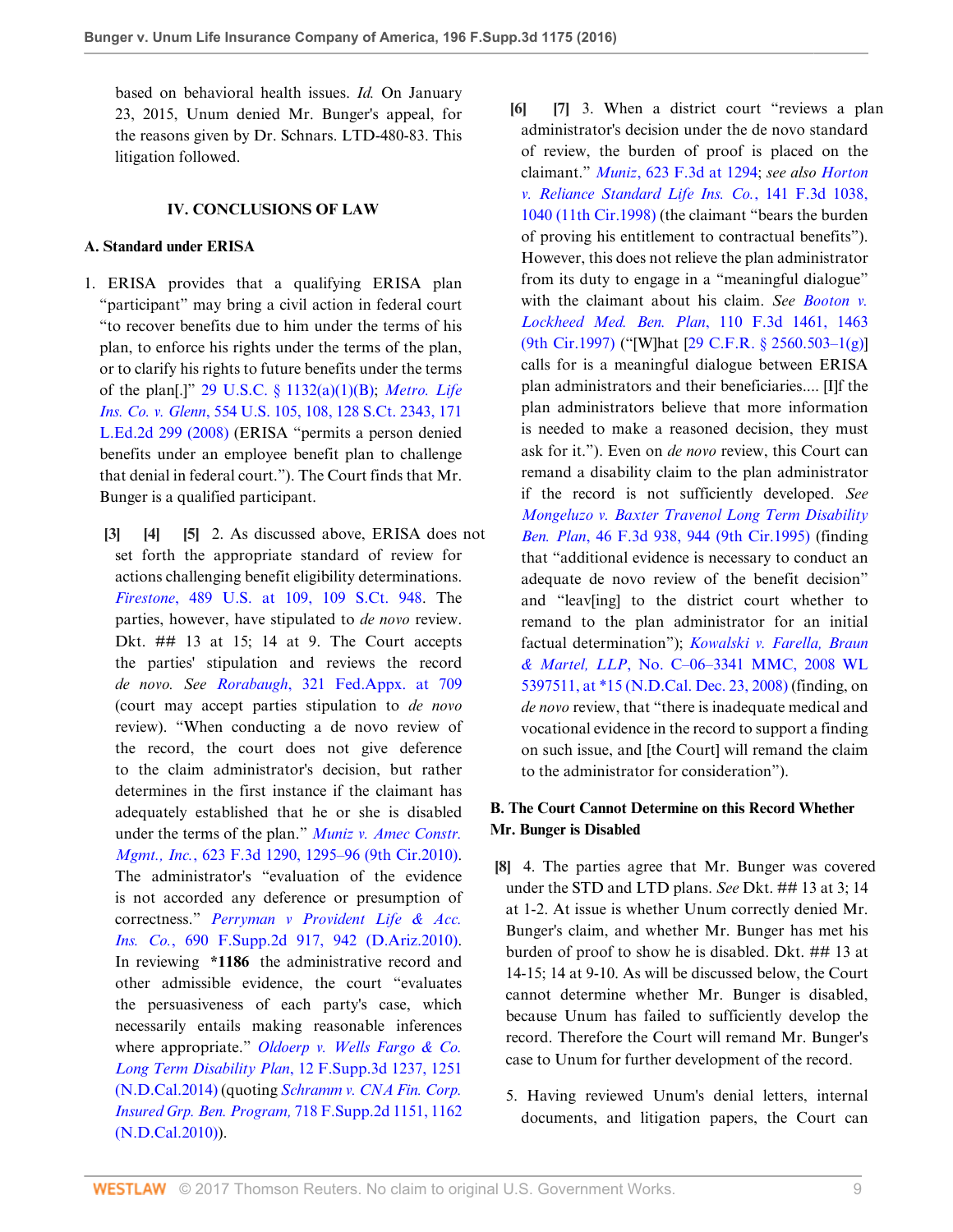summarize the reasons for Unum's denial as follows: (1) it is unlikely that Mr. Bunger has [Lyme disease;](http://www.westlaw.com/Link/Document/FullText?entityType=disease&entityId=Ib21fe02a475411db9765f9243f53508a&originationContext=document&transitionType=DocumentItem&contextData=(sc.Default)&vr=3.0&rs=cblt1.0) (2) Mr. Bunger was not properly diagnosed with [chronic](http://www.westlaw.com/Link/Document/FullText?entityType=disease&entityId=Ic755df1d475411db9765f9243f53508a&originationContext=document&transitionType=DocumentItem&contextData=(sc.Default)&vr=3.0&rs=cblt1.0) [fatigue syndrome](http://www.westlaw.com/Link/Document/FullText?entityType=disease&entityId=Ic755df1d475411db9765f9243f53508a&originationContext=document&transitionType=DocumentItem&contextData=(sc.Default)&vr=3.0&rs=cblt1.0) because Dr. Taggart did not rule out other potential causes of Mr. Bunger's symptoms since she failed to re-test for [Lyme disease](http://www.westlaw.com/Link/Document/FullText?entityType=disease&entityId=Ib21fe02a475411db9765f9243f53508a&originationContext=document&transitionType=DocumentItem&contextData=(sc.Default)&vr=3.0&rs=cblt1.0) and did not refer Mr. Bunger to an infectious disease specialist, a neurologist, or a behavioral health specialist; and (3) Mr. Bunger's functional limitations have not been tested by cognitive testing. *See* STD-82, 240; LTD-359, 364-65, 378-79, 382, 385, 389, 470-72, 480-83; Dkt. # 14 at 10-16.

- 6. These arguments are fairly convincing in terms of showing that Mr. Bunger has not conclusively shown that he is **\*1187** disabled. But even if all of these arguments are correct, all they show is a need for more information. Unfortunately, Unum did not ask for more information. Unum did not ask Dr. Taggart or Mr. Bunger if he could be re-tested for [Lyme](http://www.westlaw.com/Link/Document/FullText?entityType=disease&entityId=Ib21fe02a475411db9765f9243f53508a&originationContext=document&transitionType=DocumentItem&contextData=(sc.Default)&vr=3.0&rs=cblt1.0) [disease.](http://www.westlaw.com/Link/Document/FullText?entityType=disease&entityId=Ib21fe02a475411db9765f9243f53508a&originationContext=document&transitionType=DocumentItem&contextData=(sc.Default)&vr=3.0&rs=cblt1.0) Nor did they ask that he be referred to an infectious disease specialist, a neurologist, or a behavioral health specialist. Nor did they ask that Dr. Taggart perform cognitive testing on Mr. Bunger, or refer him to another doctor to perform such testing. They did not request that Mr. Bunger attend an IME. *See* LTD-364-365 (Dr. Lyon finding that Mr. Bunger "has no clear/consistent examination findings that would impair his physical activities for primarily seated work[,] ... [h]e reports significant fatigue, which in my opinion is medically unexplained. diagnosis of [Lyme disease](http://www.westlaw.com/Link/Document/FullText?entityType=disease&entityId=Ib21fe02a475411db9765f9243f53508a&originationContext=document&transitionType=DocumentItem&contextData=(sc.Default)&vr=3.0&rs=cblt1.0) has not been established by CDC criteria[,] ... [and] a B[ehavioral] H[ealth] provider has not evaluated [him]," yet concluding that "an independent evaluation of his physical functional capacity is not required at this time").
- 7. It is true that Unum repeatedly asked Dr. Taggart for her records regarding testing and referrals, but there is no evidence that Unum told Mr. Bunger or Dr. Taggart that Mr. Bunger's claim would be denied without referrals to other doctors or additional testing. *See* STD-88, 164, 243; LTD-282, 364. It does not appear that Unum even suggested to Mr. Bunger or Dr. Taggart that it would be wise to obtain this evidence. *See* STD 243; LTD-314-15, 364.
- 8. Unum's internal documents are rife with their concerns about lack of testing. *See* STD 82; 240; LTD-359, 364-65, 378-79, 382, 385, 470-72. But these

concerns were not shared with Mr. Bunger or Dr. Taggart. *See* STD-243; LTD-314-15, 364. Even when denying Mr. Bunger's claim, Unum did not suggest that Mr. Bunger should have further testing done. *See* LTD-389, 392. Unum stated that there was "no medical evidence on file that ... supported any work restrictions or impairments," but did not indicate that this was a situation that could be remedied with more testing. LTD-389. Even when Mr. Bunger appealed, and asked that he be told if there were any reasons for the denial besides the failure to meet the CDC's criteria for diagnosing [Lyme disease,](http://www.westlaw.com/Link/Document/FullText?entityType=disease&entityId=Ib21fe02a475411db9765f9243f53508a&originationContext=document&transitionType=DocumentItem&contextData=(sc.Default)&vr=3.0&rs=cblt1.0) *see* LTD-408, Unum did not advise Mr. Bunger to obtain more testing.

- 9. Unum appears to conflate the issue of whether Mr. Bunger is sick with the issue of whether Mr. Bunger has been properly diagnosed. *See* Dkt. # 14 at 10-15. Unum may be correct that Mr. Bunger has not been correctly diagnosed. But that does not mean he is not sick. If Mr. Bunger's complaints, and Dr. Taggart's assessments, are to be believed, Mr. Bunger cannot focus for more than a few minutes at a time, making it impossible for Mr. Bunger to perform the varied and complex tasks his job requires. *See* STD-49, 134, 172-73, 175-78, 243; LTD-45-74, 100, 333-36, 364, 370, 374-75. If Mr. Bunger is unable to cook, clean, or care for his children, *see* LTD-334, it is highly unlikely that he can spend eight hours a day developing content for Costco's website *see* LTD-368. Unum never seems to suggest that Mr. Bunger's complaints are untrue, just that those complaints have not been properly tested, diagnosed or treated. *See* Dkt. # 14 at 10-15. The proper response, then, would have been for Unum to inform Mr. Bunger of this fact, so that he could have obtained the necessary testing, diagnosis, and treatment, not to simply deny Mr. Bunger's claim.
- 10. Unum argues that, because this Court is reviewing Mr. Bunger's claim *de novo*, Unum's handling of Mr. Bunger's **\*1188** claim is irrelevant, and all that matters is whether Mr. Bunger has met his burden of proof to show he is disabled. Dkt. # 16 at 8. But it would be manifestly unjust for this Court to find for Unum based on Mr. Bunger's failure to meet his burden of proof, when it is entirely possible that the only reason Mr. Bunger has not met his burden of proof is that Unum has failed to ask Mr. Bunger for the additional testing it considers so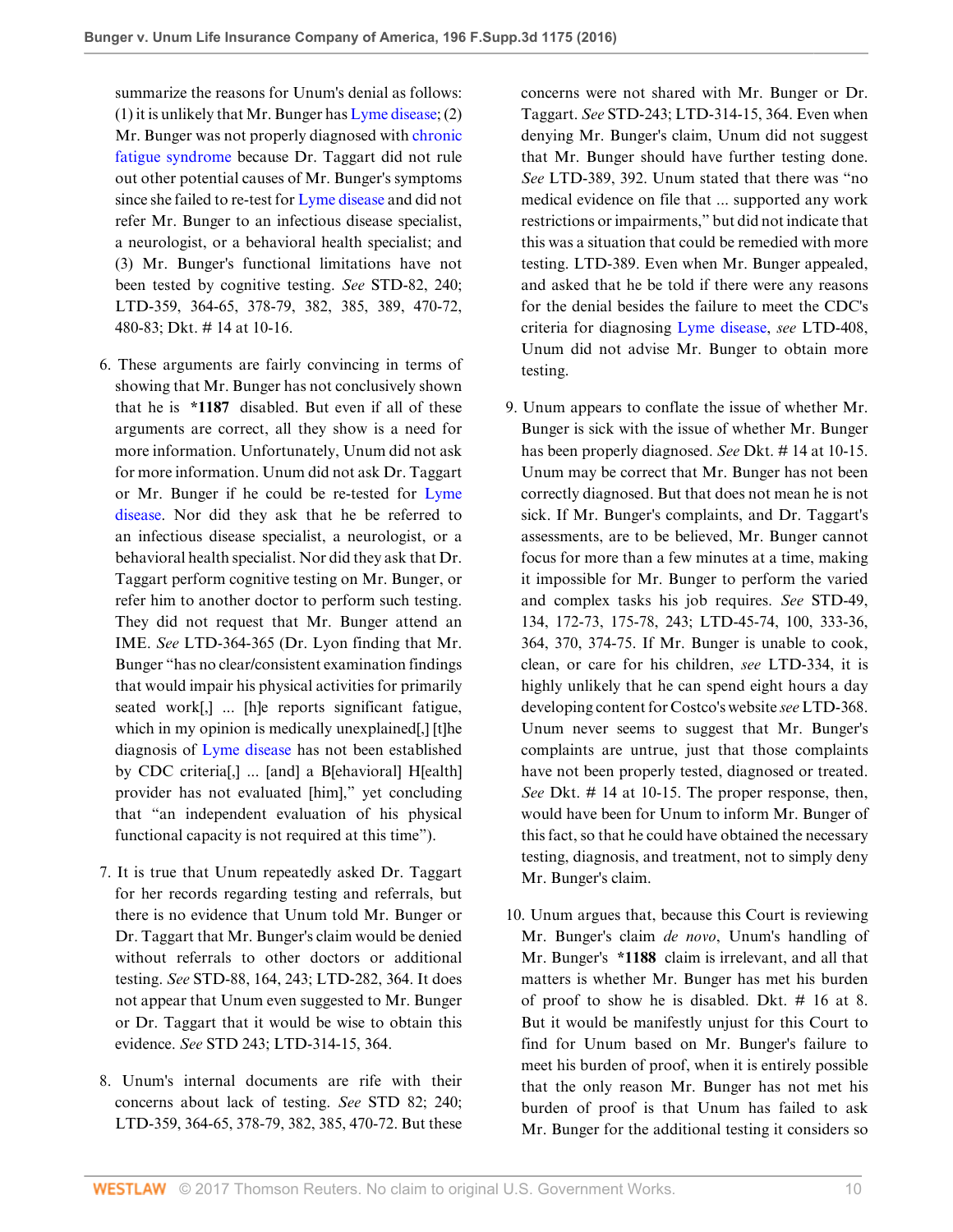critical. Therefore, the Court will deny both motions for judgment, and remand to Unum with instructions to inform Mr. Bunger of what additional testing or diagnostics it requires in order to make an informed decision as to whether Mr. Bunger is able to perform his job functions.

# **V. CONCLUSION**

Having reviewed Plaintiff's and Defendant's cross motions, the responses in opposition thereto and replies in support thereof, the Court hereby FINDS and ORDERS:

- 1) Plaintiff's Motion for Judgment under [Federal Rule](http://www.westlaw.com/Link/Document/FullText?findType=L&pubNum=1000600&cite=USFRCPR52&originatingDoc=Ia051ce304ee211e68e80d394640dd07e&refType=LQ&originationContext=document&vr=3.0&rs=cblt1.0&transitionType=DocumentItem&contextData=(sc.UserEnteredCitation)) [of Civil Procedure 52](http://www.westlaw.com/Link/Document/FullText?findType=L&pubNum=1000600&cite=USFRCPR52&originatingDoc=Ia051ce304ee211e68e80d394640dd07e&refType=LQ&originationContext=document&vr=3.0&rs=cblt1.0&transitionType=DocumentItem&contextData=(sc.UserEnteredCitation)) (Dkt. # 13) is DENIED.
- 2) Defendant's Motion for Judgment under [Federal](http://www.westlaw.com/Link/Document/FullText?findType=L&pubNum=1000600&cite=USFRCPR52&originatingDoc=Ia051ce304ee211e68e80d394640dd07e&refType=LQ&originationContext=document&vr=3.0&rs=cblt1.0&transitionType=DocumentItem&contextData=(sc.UserEnteredCitation)) [Rule of Civil Procedure 52](http://www.westlaw.com/Link/Document/FullText?findType=L&pubNum=1000600&cite=USFRCPR52&originatingDoc=Ia051ce304ee211e68e80d394640dd07e&refType=LQ&originationContext=document&vr=3.0&rs=cblt1.0&transitionType=DocumentItem&contextData=(sc.UserEnteredCitation)) (Dkt. # 14) is DENIED.
- 3) The Court REMANDS to Unum with instructions to inform Mr. Bunger of what additional testing or diagnostics it requires in order to make an informed decision as to whether Mr. Bunger is able to perform his job functions.
- 4) This matter is now CLOSED.

# ORDER DENYING DEFENDANT'S MOTION FOR RECONSIDERATION

This matter comes before the Court on Defendant Unum Life Insurance Company of America's motion for reconsideration of the Court's Order denying the Plaintiff's and Defendant's cross-motions for judgement under [Federal Rule of Civil Procedure 52](http://www.westlaw.com/Link/Document/FullText?findType=L&pubNum=1000600&cite=USFRCPR52&originatingDoc=Ia051ce304ee211e68e80d394640dd07e&refType=LQ&originationContext=document&vr=3.0&rs=cblt1.0&transitionType=DocumentItem&contextData=(sc.UserEnteredCitation)) and remanding to Unum. Dkt. # 28.

"Motions for reconsideration are disfavored." LCR 7(h) (1). "The court will ordinarily deny such motions in the absence of a showing of manifest error in the prior ruling or a showing of new facts or legal authority which could not have been brought to its attention earlier with reasonable diligence." *Id*.

Unum does not allege with specificity any new facts or legal authority. *See* Dkt. # 28. Therefore, the Court must only review its decision for manifest error. *See* LCR 7(h)(1). Finding no manifest error, the Court denies the motion.

Unum argues that the Court impermissibly placed the burden of proof on Unum. Dkt. # 28 at 1-2, 7. This is incorrect. The Court clearly stated that the burden of proof was on the Plaintiff, Mr. Bunger. Order at 18, ¶ 3. Contrary to Unum's apparent understanding of the Court's Order, the Court did not remand because Unum had failed to show that Mr. Bunger was not disabled. *See* Dkt. # 28 at 1-2, 7. Instead, the Court remanded because the Court, reviewing the record *de novo* as it was required to do, was unable to determine whether Mr. Bunger was disabled or not. Order at 19, ¶ 4. The Court therefore determined that the record needed to be developed further, and remanded the case for that purpose. *Id.*

Unum's apparent position is that if the Court could not determine whether Mr. Bunger was disabled, then the Court was required to grant judgment in favor of Unum, since Mr. Bunger bore the burden **\*1189** of proof. *See* Dkt. # 28 at 2. However, that position is refuted by the very case that Unum cites for the proposition that Mr. Bunger bears the burden of proof. *See [Muniz v.](http://www.westlaw.com/Link/Document/FullText?findType=Y&serNum=2023501190&pubNum=0000506&originatingDoc=Ia051ce304ee211e68e80d394640dd07e&refType=RP&fi=co_pp_sp_506_1297&originationContext=document&vr=3.0&rs=cblt1.0&transitionType=DocumentItem&contextData=(sc.UserEnteredCitation)#co_pp_sp_506_1297) Amec Constr. Mgmt., Inc.*[, 623 F.3d 1290, 1297 \(9th](http://www.westlaw.com/Link/Document/FullText?findType=Y&serNum=2023501190&pubNum=0000506&originatingDoc=Ia051ce304ee211e68e80d394640dd07e&refType=RP&fi=co_pp_sp_506_1297&originationContext=document&vr=3.0&rs=cblt1.0&transitionType=DocumentItem&contextData=(sc.UserEnteredCitation)#co_pp_sp_506_1297) [Cir.2010\).](http://www.westlaw.com/Link/Document/FullText?findType=Y&serNum=2023501190&pubNum=0000506&originatingDoc=Ia051ce304ee211e68e80d394640dd07e&refType=RP&fi=co_pp_sp_506_1297&originationContext=document&vr=3.0&rs=cblt1.0&transitionType=DocumentItem&contextData=(sc.UserEnteredCitation)#co_pp_sp_506_1297) In *[Muniz](http://www.westlaw.com/Link/Document/FullText?findType=Y&serNum=2023501190&pubNum=0000506&originatingDoc=Ia051ce304ee211e68e80d394640dd07e&refType=RP&originationContext=document&vr=3.0&rs=cblt1.0&transitionType=DocumentItem&contextData=(sc.UserEnteredCitation))*, much like in this case, the district court found that the record was insufficient to determine if the claimant was disabled. *[Id.](http://www.westlaw.com/Link/Document/FullText?findType=Y&serNum=2023501190&pubNum=0000506&originatingDoc=Ia051ce304ee211e68e80d394640dd07e&refType=RP&originationContext=document&vr=3.0&rs=cblt1.0&transitionType=DocumentItem&contextData=(sc.UserEnteredCitation))* However, the court did not then immediately grant judgment for the administrator. *See [id.](http://www.westlaw.com/Link/Document/FullText?findType=Y&serNum=2023501190&pubNum=0000506&originatingDoc=Ia051ce304ee211e68e80d394640dd07e&refType=RP&originationContext=document&vr=3.0&rs=cblt1.0&transitionType=DocumentItem&contextData=(sc.UserEnteredCitation))* Instead, the district court ordered that the claimant undergo a Functional Capacity Evaluation. *Id.* [at 1293–](http://www.westlaw.com/Link/Document/FullText?findType=Y&serNum=2023501190&pubNum=0000506&originatingDoc=Ia051ce304ee211e68e80d394640dd07e&refType=RP&fi=co_pp_sp_506_1293&originationContext=document&vr=3.0&rs=cblt1.0&transitionType=DocumentItem&contextData=(sc.UserEnteredCitation)#co_pp_sp_506_1293) [94](http://www.westlaw.com/Link/Document/FullText?findType=Y&serNum=2023501190&pubNum=0000506&originatingDoc=Ia051ce304ee211e68e80d394640dd07e&refType=RP&fi=co_pp_sp_506_1293&originationContext=document&vr=3.0&rs=cblt1.0&transitionType=DocumentItem&contextData=(sc.UserEnteredCitation)#co_pp_sp_506_1293). The Ninth Circuit upheld this decision by the district court. *Id.* [at 1297.](http://www.westlaw.com/Link/Document/FullText?findType=Y&serNum=2023501190&pubNum=0000506&originatingDoc=Ia051ce304ee211e68e80d394640dd07e&refType=RP&fi=co_pp_sp_506_1297&originationContext=document&vr=3.0&rs=cblt1.0&transitionType=DocumentItem&contextData=(sc.UserEnteredCitation)#co_pp_sp_506_1297)

In other words, the Ninth Circuit found that, when the record is insufficient to determine whether the claimant is disabled, it is appropriate for the district court to further develop the record. *[Id.](http://www.westlaw.com/Link/Document/FullText?findType=Y&serNum=2023501190&pubNum=0000506&originatingDoc=Ia051ce304ee211e68e80d394640dd07e&refType=RP&originationContext=document&vr=3.0&rs=cblt1.0&transitionType=DocumentItem&contextData=(sc.UserEnteredCitation))* That is what this Court has done here. Just like in *[Muniz](http://www.westlaw.com/Link/Document/FullText?findType=Y&serNum=2023501190&pubNum=0000506&originatingDoc=Ia051ce304ee211e68e80d394640dd07e&refType=RP&originationContext=document&vr=3.0&rs=cblt1.0&transitionType=DocumentItem&contextData=(sc.UserEnteredCitation))*, this Court has found that the record is insufficient to determine whether or not Mr. Bunger is disabled. *See* Order at 19, ¶ 4. Consequently, this Court has ordered that the record be further developed. *[Id.](http://www.westlaw.com/Link/Document/FullText?findType=Y&serNum=2023501190&pubNum=0000506&originatingDoc=Ia051ce304ee211e68e80d394640dd07e&refType=RP&originationContext=document&vr=3.0&rs=cblt1.0&transitionType=DocumentItem&contextData=(sc.UserEnteredCitation))* It is true that, in *[Muniz](http://www.westlaw.com/Link/Document/FullText?findType=Y&serNum=2023501190&pubNum=0000506&originatingDoc=Ia051ce304ee211e68e80d394640dd07e&refType=RP&originationContext=document&vr=3.0&rs=cblt1.0&transitionType=DocumentItem&contextData=(sc.UserEnteredCitation))*, the district court developed the record further itself instead of remanding, *see* [623](http://www.westlaw.com/Link/Document/FullText?findType=Y&serNum=2023501190&pubNum=0000506&originatingDoc=Ia051ce304ee211e68e80d394640dd07e&refType=RP&fi=co_pp_sp_506_1293&originationContext=document&vr=3.0&rs=cblt1.0&transitionType=DocumentItem&contextData=(sc.UserEnteredCitation)#co_pp_sp_506_1293) [F.3d at 1293–94,](http://www.westlaw.com/Link/Document/FullText?findType=Y&serNum=2023501190&pubNum=0000506&originatingDoc=Ia051ce304ee211e68e80d394640dd07e&refType=RP&fi=co_pp_sp_506_1293&originationContext=document&vr=3.0&rs=cblt1.0&transitionType=DocumentItem&contextData=(sc.UserEnteredCitation)#co_pp_sp_506_1293) but that difference is immaterial. On *de novo* review of an insufficient record, this Court has the discretion to develop the record further itself, or remand to the administrator. *See [Mongeluzo v. Baxter Travenol Long](http://www.westlaw.com/Link/Document/FullText?findType=Y&serNum=1995038884&pubNum=0000506&originatingDoc=Ia051ce304ee211e68e80d394640dd07e&refType=RP&fi=co_pp_sp_506_944&originationContext=document&vr=3.0&rs=cblt1.0&transitionType=DocumentItem&contextData=(sc.UserEnteredCitation)#co_pp_sp_506_944) Term Disability Ben. Plan*[, 46 F.3d 938, 944 \(9th Cir.1995\)](http://www.westlaw.com/Link/Document/FullText?findType=Y&serNum=1995038884&pubNum=0000506&originatingDoc=Ia051ce304ee211e68e80d394640dd07e&refType=RP&fi=co_pp_sp_506_944&originationContext=document&vr=3.0&rs=cblt1.0&transitionType=DocumentItem&contextData=(sc.UserEnteredCitation)#co_pp_sp_506_944) (finding that "additional evidence is necessary to conduct an adequate de novo review of the benefit decision" and